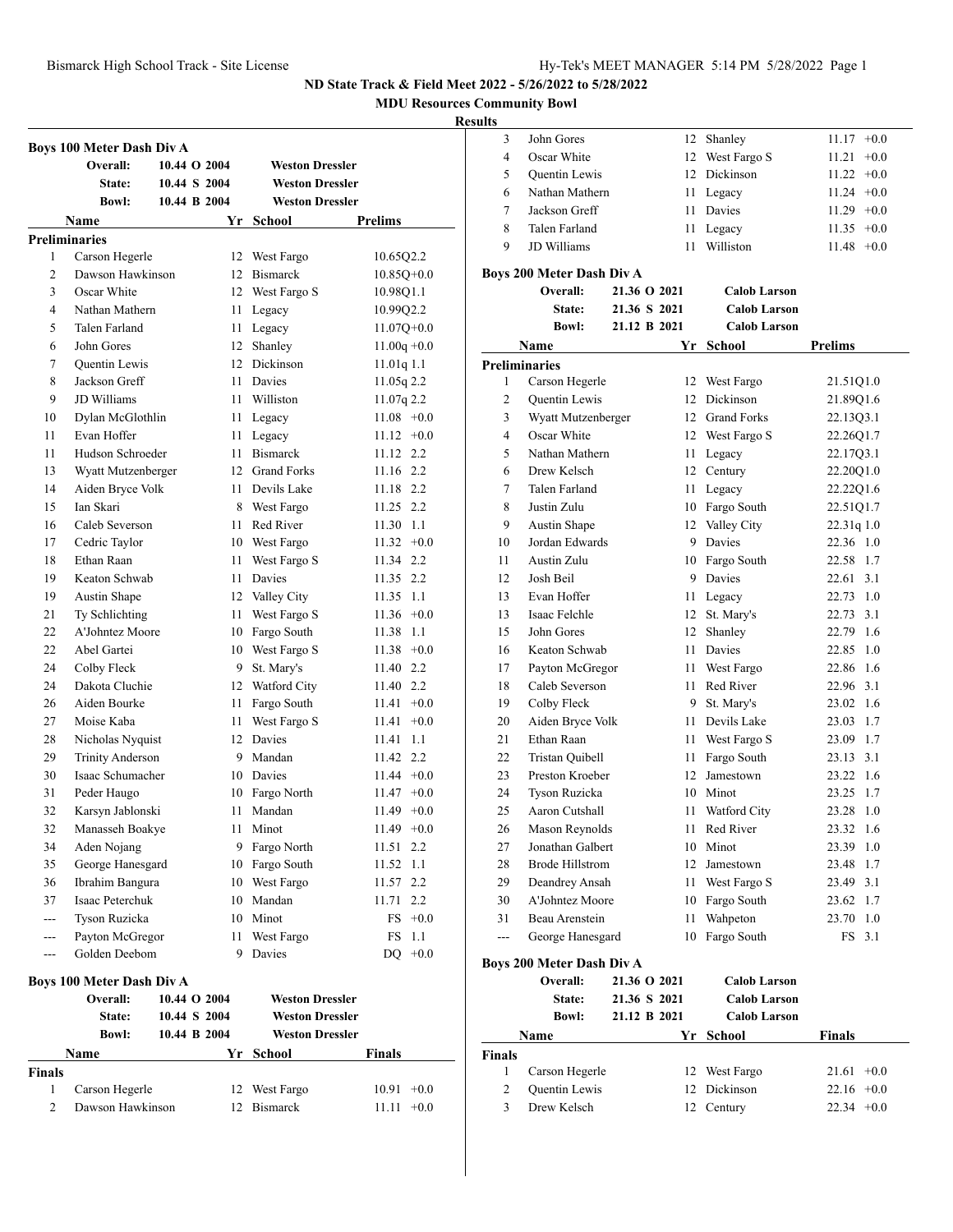**MDU Resources Community Bowl**

## **Results**

|                           | Finals  (Boys 200 Meter Dash Div A) |              |          |                          |                |  |  |  |  |
|---------------------------|-------------------------------------|--------------|----------|--------------------------|----------------|--|--|--|--|
|                           | Name                                |              |          | Yr School                | Finals         |  |  |  |  |
| 4                         | Oscar White                         |              |          | 12 West Fargo S          | $22.35 +0.0$   |  |  |  |  |
| 5                         | Nathan Mathern                      |              | 11       | Legacy                   | $22.39 +0.0$   |  |  |  |  |
| 6                         | Justin Zulu                         |              |          | 10 Fargo South           | $22.51 + 0.0$  |  |  |  |  |
| 7                         | Wyatt Mutzenberger                  |              |          | 12 Grand Forks           | $22.64 +0.0$   |  |  |  |  |
| 8                         | Talen Farland                       |              |          | 11 Legacy                | $22.64 +0.0$   |  |  |  |  |
| 9                         | Austin Shape                        |              |          | 12 Valley City           | $22.77 +0.0$   |  |  |  |  |
| Boys 400 Meter Dash Div A |                                     |              |          |                          |                |  |  |  |  |
|                           | Overall:                            | 47.84 O 2014 |          | <b>Landon Jochim</b>     |                |  |  |  |  |
|                           | State:                              | 47.84 S 2014 |          | <b>Landon Jochim</b>     |                |  |  |  |  |
|                           | <b>Bowl:</b>                        | 47.84 B 2014 |          | <b>Landon Jochim</b>     |                |  |  |  |  |
|                           | Name                                |              |          | Yr School                | Prelims        |  |  |  |  |
|                           | <b>Preliminaries</b>                |              |          |                          |                |  |  |  |  |
| 1                         | Austin Zulu                         |              |          | 10 Fargo South           | 49.58Q         |  |  |  |  |
| $\overline{c}$            | Jordan Edwards                      |              |          | 9 Davies                 | 49.69Q         |  |  |  |  |
| 3                         | Isaac Felchle                       |              |          | 12 St. Mary's            | 49.77Q         |  |  |  |  |
| 4                         | Carter Elde                         |              |          | 12 Grand Forks           | 49.76Q         |  |  |  |  |
| 5                         | Dawson Hawkinson                    |              |          | 12 Bismarck              | 49.93Q         |  |  |  |  |
| 6                         | Justin Zulu                         |              |          | 10 Fargo South           | 50.14Q         |  |  |  |  |
| 7                         | Parker Nelson                       |              |          | 12 West Fargo            | 50.59q         |  |  |  |  |
| 8                         | Joseph Eberle                       |              |          | 12 St. Mary's            | 50.78q         |  |  |  |  |
| 8                         | Drew Henriksen                      |              |          | 11 Bismarck              | 50.78q         |  |  |  |  |
| 10                        | Reece Snow                          |              |          | 10 Legacy                | 50.81          |  |  |  |  |
| 11                        | Tristan Quibell                     |              | 11 -     | Fargo South              | 50.92          |  |  |  |  |
| 12                        | Josh Berger                         |              |          | 9 Century                | 50.93          |  |  |  |  |
| 13                        | Nathaniel Fritel                    |              |          | 12 Fargo North           | 51.02          |  |  |  |  |
| 14                        | Aiden Bryce Volk                    |              |          | 11 Devils Lake           | 51.12          |  |  |  |  |
| 15                        | Jacob Renz                          |              |          | 12 Century               | 51.16          |  |  |  |  |
| 16                        | Cayden Kraft                        |              |          | 10 Legacy                | 51.29          |  |  |  |  |
| 17                        | Chance Bowlinger                    |              |          | 12 Century               | 51.43          |  |  |  |  |
| 18                        | Reece Breidenbach                   |              | 11 -     | West Fargo S             | 51.48          |  |  |  |  |
| 19                        | Deandrey Ansah                      |              | 11       | West Fargo S             | 51.63          |  |  |  |  |
| 20                        | Daniel Santos                       |              |          | 12 Minot                 | 51.65          |  |  |  |  |
| 21                        | Charles Humann                      |              |          | 12 Bismarck              | 52.06          |  |  |  |  |
| 22                        | Wyatt Mutzenberger                  |              |          | 12 Grand Forks           | 52.74          |  |  |  |  |
| 23                        | Chase Knoll                         |              | 11       | Legacy                   | 52.75          |  |  |  |  |
| 24                        | <b>Gannon Brooks</b>                |              |          | 12 Red River             | 53.22          |  |  |  |  |
| 25                        | Michael Leier                       |              | 9        | <b>Bismarck</b>          | 53.55          |  |  |  |  |
|                           | <b>Boys 400 Meter Dash Div A</b>    |              |          |                          |                |  |  |  |  |
|                           | Overall:                            | 47.84 O 2014 |          | <b>Landon Jochim</b>     |                |  |  |  |  |
|                           | State:                              | 47.84 S 2014 |          | <b>Landon Jochim</b>     |                |  |  |  |  |
|                           | <b>Bowl:</b>                        | 47.84 B 2014 |          | Landon Jochim            |                |  |  |  |  |
|                           | Name                                |              | Yr       | <b>School</b>            | <b>Finals</b>  |  |  |  |  |
| <b>Finals</b>             |                                     |              |          |                          |                |  |  |  |  |
| 1                         | Austin Zulu                         |              |          | 10 Fargo South           | 49.00          |  |  |  |  |
| $\overline{2}$            | Carter Elde                         |              | 12       | <b>Grand Forks</b>       | 49.11          |  |  |  |  |
| 3                         | Jordan Edwards                      |              |          | 9 Davies                 | 49.31          |  |  |  |  |
| $\overline{4}$            | Justin Zulu                         |              | 10       | Fargo South              | 49.62          |  |  |  |  |
| 5<br>6                    | Dawson Hawkinson<br>Isaac Felchle   |              | 12       | <b>Bismarck</b>          | 49.70          |  |  |  |  |
| 7                         | Parker Nelson                       |              | 12       | St. Mary's               | 50.03          |  |  |  |  |
| 8                         | Joseph Eberle                       |              | 12<br>12 | West Fargo<br>St. Mary's | 50.49<br>50.67 |  |  |  |  |
| 9                         | Drew Henriksen                      |              | 11       | <b>Bismarck</b>          | 51.71          |  |  |  |  |
|                           |                                     |              |          |                          |                |  |  |  |  |

| <b>Boys 800 Meter Run Div A</b> |                           |  |                |                       |               |  |  |
|---------------------------------|---------------------------|--|----------------|-----------------------|---------------|--|--|
|                                 | Overall:                  |  | 1:52.02 O 1996 | <b>Brian McCulley</b> |               |  |  |
|                                 | State:                    |  | 1:52.02 S 1996 | <b>Brian McCulley</b> |               |  |  |
|                                 | <b>Bowl:</b>              |  | 1:51.21 B 2010 | <b>Brandon Barnes</b> |               |  |  |
|                                 | Name                      |  | Yr             | <b>School</b>         | <b>Finals</b> |  |  |
| <b>Finals</b>                   |                           |  |                |                       |               |  |  |
| 1                               | Ethan Moe                 |  | 11             | Williston             | 1:54.09       |  |  |
| $\overline{c}$                  | <b>Chance Bowlinger</b>   |  | 12             | Century               | 1:54.53       |  |  |
| 3                               | <b>Ouinn Roehl</b>        |  | 11             | <b>Grand Forks</b>    | 1:54.70       |  |  |
| $\overline{4}$                  | <b>Brady Korsmo</b>       |  | 11             | <b>Bismarck</b>       | 1:55.02       |  |  |
| 5                               | Caeden Johnson            |  | 12             | West Fargo S          | 1:55.09       |  |  |
| 6                               | Regan Bosch               |  | 12             | Davies                | 1:55.67       |  |  |
| 7                               | Drew Rempher              |  | 11             | Davies                | 1:55.73       |  |  |
| 8                               | Jonah Dafoe               |  | 11             | Red River             | 1:55.83       |  |  |
| 9                               | Griffin House             |  | 12             | Century               | 1:55.93       |  |  |
| 10                              | Parker Hintz              |  | 10             | <b>Bismarck</b>       | 1:57.68       |  |  |
| 11                              | Gavyn Graham              |  | 10             | Century               | 1:58.07       |  |  |
| 12                              | Parker Nelson             |  | 12             | West Fargo            | 1:58.45       |  |  |
| 13                              | Joseph Eberle             |  | 12             | St. Mary's            | 1:58.55       |  |  |
| 14                              | Justin Smith              |  | 12             | West Fargo            | 1:58.66       |  |  |
| 15                              | Ivan Askim                |  | 11             | Williston             | 1:58.93       |  |  |
| 16                              | Aiden Johnson             |  |                | 10 West Fargo S       | 1:59.03       |  |  |
| 17                              | Chase Knoll               |  | 11             | Legacy                | 1:59.05       |  |  |
| 18                              | Dameon Zenawick           |  | 12             | Red River             | 1:59.09       |  |  |
| 19                              | Lane Dullum               |  |                | 12 West Fargo         | 1:59.94       |  |  |
| 20                              | Gabe Sagvold              |  | 12             | Fargo North           | 2:00.74       |  |  |
| 21                              | Tanner Schiller           |  | 12             | Red River             | 2:00.83       |  |  |
| 22                              | Charles Hardcastle        |  | 12             | Williston             | 2:01.67       |  |  |
| 23                              | Lincoln Retzlaff          |  | 12             | West Fargo            | 2:03.38       |  |  |
| 24                              | Hunter McHenry            |  | 12             | Red River             | 2:03.52       |  |  |
|                                 | Roys 1600 Meter Run Div A |  |                |                       |               |  |  |

## **Boys 1600 Meter Run Div A**

**Overall: 4:12.16 O 2021 Sean Korsmo State: 4:12.16 S 2021 Sean Korsmo Bowl: 4:08.57 B 2013 Jake Leingang Name Yr School Finals Finals** Brady Korsmo 11 Bismarck 4:14.77 2 Ethan Moe 11 Williston 4:15.41 3 Caeden Johnson 12 West Fargo S 4:16.37

| 4  | Parker Hintz      | 10  | <b>Bismarck</b>    | 4:16.51 |
|----|-------------------|-----|--------------------|---------|
| 5  | Quinn Roehl       | 11. | <b>Grand Forks</b> | 4:16.68 |
| 6  | Aiden Johnson     |     | 10 West Fargo S    | 4:20.32 |
| 7  | Hunter McHenry    |     | 12 Red River       | 4:20.63 |
| 8  | Griffin House     |     | 12 Century         | 4:21.18 |
| 9  | Dameon Zenawick   |     | 12 Red River       | 4:23.05 |
| 10 | Ivan Askim        | 11  | Williston          | 4:23.06 |
| 11 | Justin Smith      |     | 12 West Fargo      | 4:23.76 |
| 12 | <b>Brady Goss</b> | 11. | Devils Lake        | 4:27.19 |
| 13 | Elijah Dafoe      | 9   | Red River          | 4:27.63 |
| 14 | Regan Bosch       |     | 12 Davies          | 4:29.62 |
| 15 | AJ Ash            |     | 12 Dickinson       | 4:30.52 |
| 16 | Chase Hoechst     |     | 12 Century         | 4:31.06 |
| 17 | Gabe Sagvold      |     | 12 Fargo North     | 4:31.12 |
| 18 | Gavyn Graham      | 10- | Century            | 4:31.15 |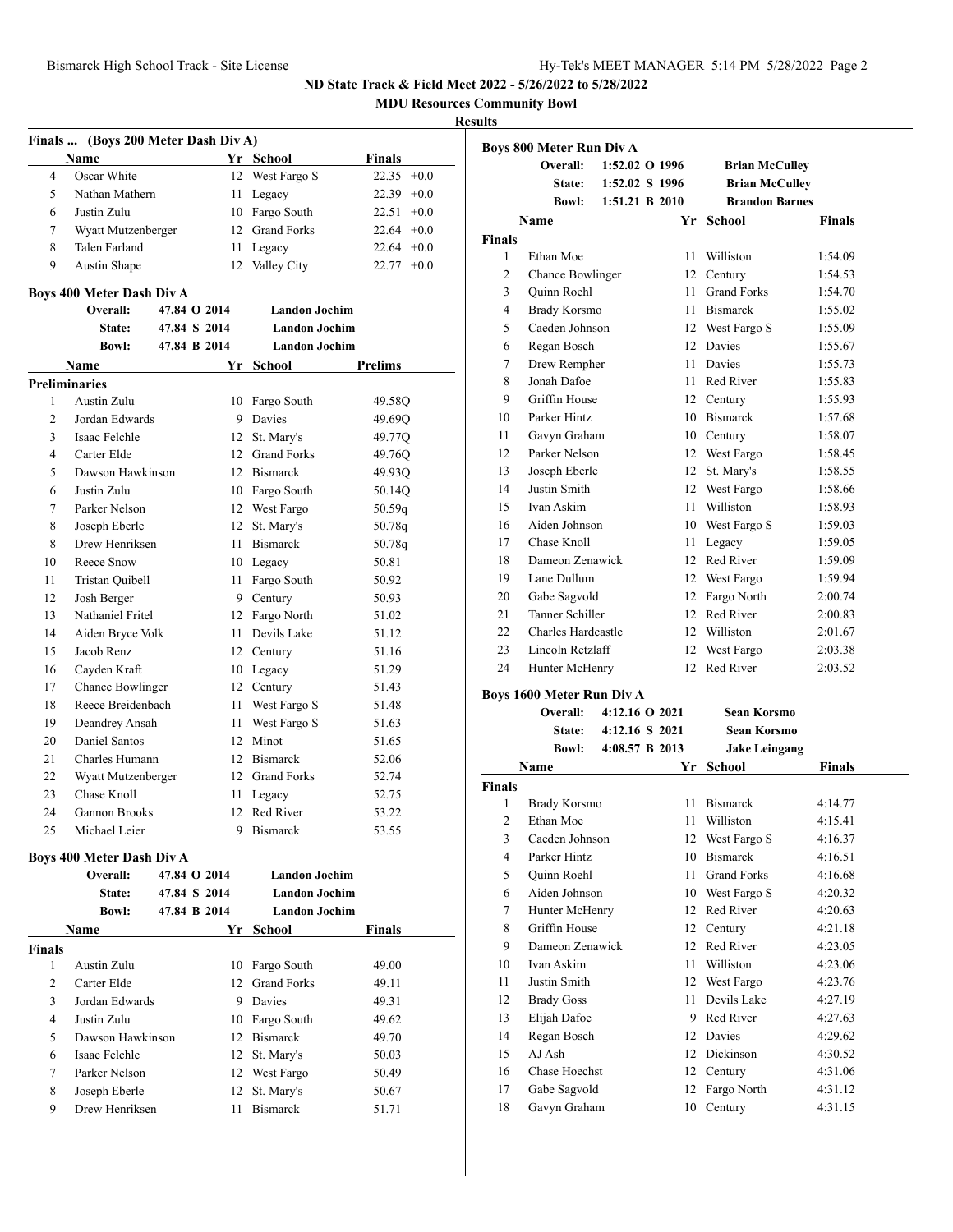| Hy-Tek's MEET MANAGER 5:14 PM 5/28/2022 Page 3 |  |  |  |
|------------------------------------------------|--|--|--|
|------------------------------------------------|--|--|--|

**MDU Resources Community Bowl**

## **Results**

|                | Finals  (Boys 1600 Meter Run Div A)             |                |                |                       |                |
|----------------|-------------------------------------------------|----------------|----------------|-----------------------|----------------|
|                | Name                                            |                |                | Yr School             | <b>Finals</b>  |
| 19             | <b>Tyler Goss</b>                               |                |                | 11 Devils Lake        | 4:32.42        |
| 20             | Benjamin Harris                                 |                |                | 9 Minot               | 4:32.60        |
| 21             | Jake Coulter                                    |                |                | 10 Davies             | 4:32.66        |
| 22             | Dalton Fleckenstein                             |                | 11 -           | Legacy                | 4:40.00        |
| 23.            | Oscar Hultz                                     |                |                | 12 Minot              | 4:40.27        |
|                | Boys 3200 Meter Run Div A                       |                |                |                       |                |
|                | Overall:                                        | 8:57.82 O 2021 |                | <b>Sean Korsmo</b>    |                |
|                | State:                                          | 8:57.82 S 2021 |                | Sean Korsmo           |                |
|                | <b>Bowl:</b>                                    |                | 8:57.82 B 2021 | <b>Sean Korsmo</b>    |                |
|                | Name                                            |                |                | Yr School             | Finals         |
| <b>Finals</b>  |                                                 |                |                |                       |                |
| 1              | Caeden Johnson                                  |                |                | 12 West Fargo S       | 9:19.90        |
| 2              | Aiden Johnson                                   |                |                | 10 West Fargo S       | 9:21.04        |
| 3              | Brady Korsmo                                    |                |                | 11 Bismarck           | 9:23.83        |
| $\overline{4}$ | Ivan Askim                                      |                |                | 11 Williston          | 9:23.91        |
| 5              | Griffin House                                   |                |                | 12 Century            | 9:24.72        |
| 6              | Hunter McHenry                                  |                |                | 12 Red River          | 9:25.49        |
| 7              | <b>Brady Goss</b>                               |                | 11             | Devils Lake           | 9:28.75        |
| 8              | <b>Ouinn Roehl</b>                              |                | 11             | <b>Grand Forks</b>    | 9:31.96        |
| 9              | Parker Hintz                                    |                |                | 10 Bismarck           | 9:40.86        |
| 10             | Dameon Zenawick                                 |                |                | 12 Red River          | 9:41.91        |
| 11             | $A$ J $A$ sh                                    |                |                | 12 Dickinson          | 9:47.49        |
| 12             | Regan Bosch                                     |                |                | 12 Davies             | 9:47.58        |
| 13             | Elijah Dafoe                                    |                |                | 9 Red River           | 9:50.75        |
| 14             | Fynn Krenz                                      |                |                | 11 Williston          | 9:52.67        |
| 15             | Chase Hoechst                                   |                |                | 12 Century            | 9:54.80        |
| 16             | Jake Coulter                                    |                |                | 10 Davies             | 9:55.74        |
| 17             | <b>Tyler Goss</b>                               |                | 11             | Devils Lake           | 10:02.78       |
| 18             | Tyler Wahl                                      |                |                | 10 Bismarck           | 10:04.09       |
| 19             | Jaxsyn Olson                                    |                |                | 12 Bismarck           | 10:20.19       |
| ---            | Owen Sondag                                     |                | 10             | Fargo North           | <b>DNF</b>     |
|                |                                                 |                |                |                       |                |
|                | <b>Boys 110 Meter Hurdles Div A</b><br>Overall: |                | 14.26 O 2009   | <b>Ryan Todhunter</b> |                |
|                | State:                                          |                | 14.26 S 2009   | <b>Ryan Todhunter</b> |                |
|                | <b>Bowl:</b>                                    |                | 13.93 B 2007   | <b>Weston Leutz</b>   |                |
|                | <b>Name</b>                                     |                | <b>Yr</b>      | School                | <b>Prelims</b> |
|                | <b>Preliminaries</b>                            |                |                |                       |                |
| 1              | Ryan Brynjolfson                                |                | 11             | Century               | 14.81Q1.2      |
| 2              | <b>Brooks Turner</b>                            |                | 11             | Century               | 14.94QNWI      |
| 3              | Carter Elde                                     |                |                | 12 Grand Forks        | 15.21Q1.3      |
| 4              | Lukas Heydt                                     |                | 11             | Red River             | 15.13Q1.2      |
| 5              | Trey Knoke                                      |                | 9              | Fargo North           | 15.18QNWI      |
| 6              | <b>Steven Edwards</b>                           |                | 12             | West Fargo            | 15.47Q1.3      |
| 7              | Dominick Giggee                                 |                | 11             | Mandan                | 15.38q 1.2     |
| 8              | Nate Anderson                                   |                | 12             | Century               | 15.61q 1.2     |
| 9              | Carter Byron                                    |                | 11             | Red River             | 15.65q NWI     |
| 10             | Jeran McNichols                                 |                | 10             | <b>Bismarck</b>       | 15.74 NWI      |
| 11             | Reis Kessel                                     |                |                | 10 Fargo South        | 1.3<br>15.83   |
| 12             | Isaac Birnbaum                                  |                |                | 12 West Fargo S       | 15.89 1.2      |
| 13             | Anthony Brown                                   |                | 10             | Minot                 | 15.92 NWI      |
| 14             | Nicholas Pegors                                 |                | 11             | Legacy                | 15.94<br>1.2   |
| 15             | Hudsen Sheldon                                  |                | 9              | Mandan                | 16.04 NWI      |

| 1                    | Carter Elde                         | 12           | <b>Grand Forks</b>           | 38.94                         |
|----------------------|-------------------------------------|--------------|------------------------------|-------------------------------|
| Finals               |                                     |              |                              |                               |
|                      | Name                                |              | Yr School                    | <b>Finals</b>                 |
|                      | <b>Bowl:</b>                        | 37.06 B 2012 | <b>Drew Wiseman</b>          |                               |
|                      | State:                              | 37.06 S 2012 | <b>Drew Wiseman</b>          |                               |
|                      | Overall:                            | 37.06 O 2012 | <b>Drew Wiseman</b>          |                               |
|                      | Boys 300 Meter Hurdles Div A        |              |                              |                               |
| 21                   |                                     | 12           |                              | 44.62                         |
|                      | Joe Williamson                      |              | <b>Grand Forks</b>           | 43.56                         |
| 20                   | <b>Tanner Edwards</b>               | 11           | Watford City                 |                               |
| 19                   | Weston Snyder                       |              | 12 Legacy                    | 42.97                         |
| 18                   | Kaden Selle                         |              | 12 Dickinson                 | 42.55                         |
| 17                   | <b>Cutter Jones</b>                 | 12           | Williston                    | 42.37                         |
| 16                   | Nate Anderson                       | 12           | Century                      | 42.33                         |
| 15                   | Dominick Giggee                     | 11           | Mandan                       | 42.26                         |
| 14                   | Soren Kaster                        | 11           | West Fargo S                 | 42.22                         |
| 13                   | Ethan Dennis                        | 10           | Watford City                 | 42.11                         |
| 12                   | Steven Edwards                      | 12           | West Fargo                   | 42.06                         |
| 11                   | Trey Knoke                          |              | 9 Fargo North                | 41.54                         |
| 10                   | <b>Rivers Martin</b>                |              | 10 Century                   | 41.11                         |
| 9                    | Zach Brown                          |              | 11 Minot                     | 40.85q                        |
| 8                    | Preston Kroeber                     | 12           | Jamestown                    | 40.74q                        |
| 7                    | Josh Beil                           |              | 9 Davies                     | 40.52q                        |
| 6                    | Lukas Heydt                         | 11           | Red River                    | 40.74Q                        |
| 5                    | Isaac Birnbaum                      |              | 12 West Fargo S              | 40.56Q                        |
| 4                    | Aiden Bryce Volk                    |              | 11 Devils Lake               | 40.46Q                        |
| 3                    | Drew Henriksen                      |              | 11 Bismarck                  | 40.18Q                        |
| 2                    | Jeran McNichols                     |              | 10 Bismarck                  | 40.16Q                        |
| 1                    | Carter Elde                         |              | 12 Grand Forks               | 39.89Q                        |
| <b>Preliminaries</b> |                                     |              |                              |                               |
|                      | <b>Name</b>                         |              | Yr School                    | <b>Prelims</b>                |
|                      | <b>Bowl:</b>                        | 37.06 B 2012 | <b>Drew Wiseman</b>          |                               |
|                      | State:                              | 37.06 S 2012 | <b>Drew Wiseman</b>          |                               |
|                      | Overall:                            | 37.06 O 2012 | <b>Drew Wiseman</b>          |                               |
|                      | <b>Boys 300 Meter Hurdles Div A</b> |              |                              |                               |
| 9                    | Carter Byron                        | 11           | Red River                    | 15.98 -0.1                    |
| 8                    | Nate Anderson                       |              | 12 Century                   | $15.61 - 0.1$                 |
| 7                    | Lukas Heydt                         |              |                              | $15.42 -0.1$                  |
| 6                    |                                     |              | 11 Red River                 |                               |
| 5                    | Trey Knoke                          | 9            | 12 West Fargo<br>Fargo North | $15.37 -0.1$<br>$15.41 - 0.1$ |
| 4                    | Dominick Giggee<br>Steven Edwards   | 11.          | Mandan                       | $15.23 -0.1$                  |
| 3                    | <b>Brooks Turner</b>                | 11           | Century                      | $15.00 - 0.1$                 |
| 2                    | Ryan Brynjolfson                    | 11           | Century                      | $14.81 - 0.1$                 |
| 1                    | Carter Elde                         |              | 12 Grand Forks               | $14.65 - 0.1$                 |
| Finals               |                                     |              |                              |                               |
|                      | Name                                | Yr           | School                       | Finals                        |
|                      | <b>Bowl:</b>                        | 13.93 B 2007 | <b>Weston Leutz</b>          |                               |
|                      | State:                              | 14.26 S 2009 | <b>Ryan Todhunter</b>        |                               |
|                      | Overall:                            | 14.26 O 2009 | <b>Ryan Todhunter</b>        |                               |
|                      | Boys 110 Meter Hurdles Div A        |              |                              |                               |
|                      |                                     |              |                              |                               |
| 19                   | Zach Brown                          | 11.          | Minot                        | 16.56 1.3                     |
| 18                   | Denver Piechowski                   |              | 12 Davies                    | 16.55 1.3                     |
| 16<br>17             | Aiden Sagaser<br>Kaden Selle        | 11<br>12     | Legacy<br>Dickinson          | 16.10 NWI<br>16.19 1.3        |
|                      |                                     |              |                              |                               |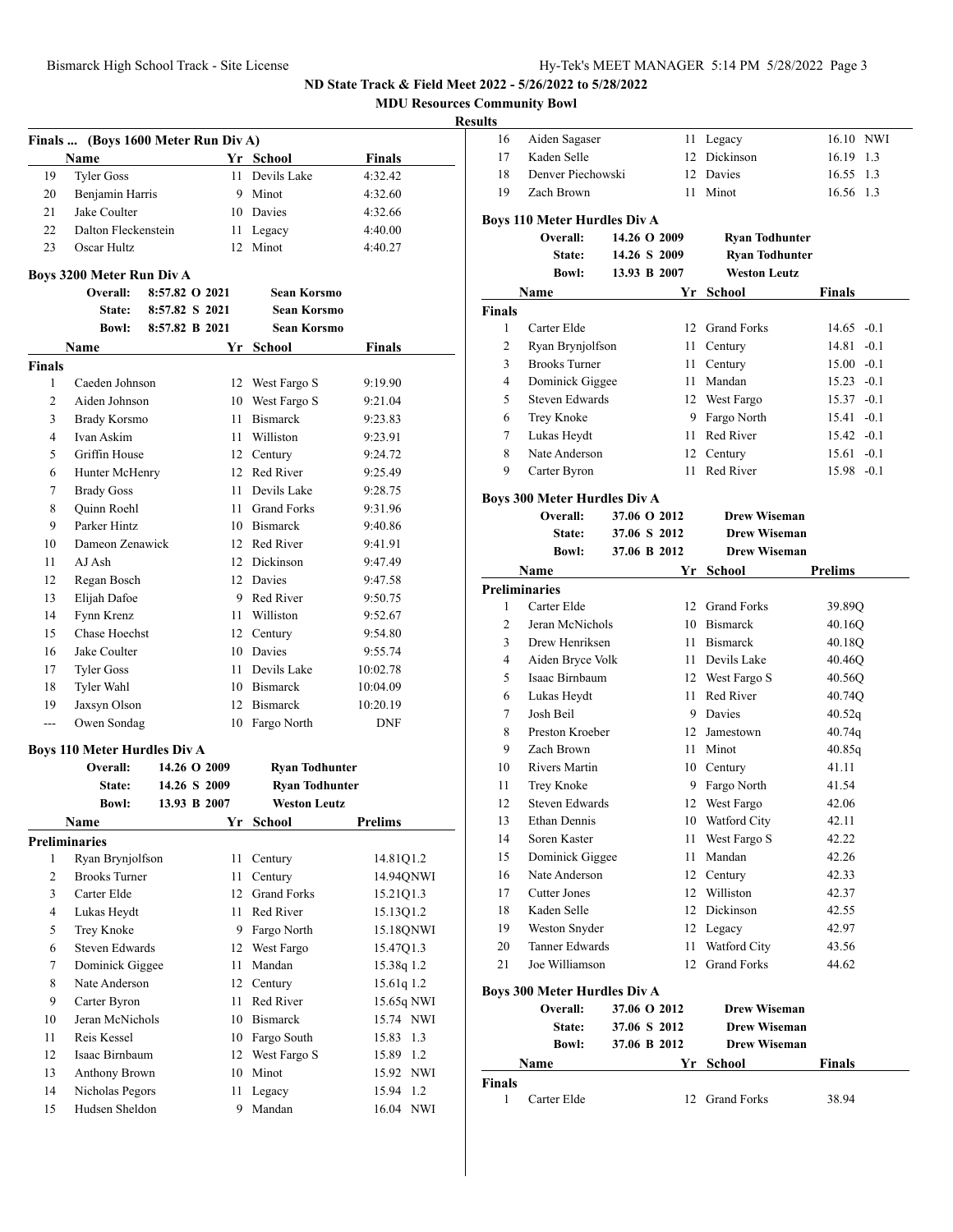**MDU Resources Community Bowl**

## **Result**

| Finals  (Boys 300 Meter Hurdles Div A) |                                     |    |          |                        |                        |  |  |
|----------------------------------------|-------------------------------------|----|----------|------------------------|------------------------|--|--|
|                                        | Name                                |    |          | Yr School              | Finals                 |  |  |
| 2                                      | Lukas Heydt                         | 11 |          | Red River              | 39.57                  |  |  |
| 3                                      | Drew Henriksen                      | 11 |          | Bismarck               | 39.82                  |  |  |
| 4                                      | Aiden Brvce Volk                    |    |          | 11 Devils Lake         | 40.14                  |  |  |
| 5                                      | Jeran McNichols                     |    |          | 10 Bismarck            | 40.24                  |  |  |
| 6                                      | Preston Kroeber                     |    |          | 12 Jamestown           | 40.69                  |  |  |
| 7                                      | Josh Beil                           |    | 9 Davies |                        | 40.88                  |  |  |
| 8                                      | Isaac Birnbaum                      |    |          | 12 West Fargo S        | 41.00                  |  |  |
| 9                                      | Zach Brown                          | 11 | Minot    |                        |                        |  |  |
|                                        |                                     |    |          |                        | 42.94                  |  |  |
|                                        | Boys 4x100 Meter Relay Div A        |    |          |                        |                        |  |  |
|                                        | Overall:<br>42.25 O 2018            |    |          | <b>Fargo South</b>     |                        |  |  |
|                                        | P Gowah, T Gensee, D Breyer, J Farr |    |          |                        |                        |  |  |
|                                        | State:<br>42.25 S 2018              |    |          | <b>Fargo South</b>     |                        |  |  |
|                                        | P Gowah, T Gensee, D Breyer, J Farr |    |          |                        |                        |  |  |
|                                        | <b>Bowl:</b><br>42.25 B 2018        |    |          |                        |                        |  |  |
|                                        | Gowah, Gensee, Breyer, Farr         |    |          |                        |                        |  |  |
|                                        | <b>Team</b>                         |    | Relay    |                        | Prelims                |  |  |
|                                        | <b>Preliminaries</b>                |    |          |                        |                        |  |  |
| 1                                      | Legacy                              |    | A        |                        | 42.94Q                 |  |  |
|                                        | 1) Talen Farland 11                 |    |          | 2) Reece Snow 10       |                        |  |  |
|                                        | 3) Evan Hoffer 11                   |    |          | 4) Nathan Mathern 11   |                        |  |  |
| $\overline{2}$                         | Century                             |    | A        |                        | 43.12Q                 |  |  |
|                                        | 1) Drew Kelsch 12                   |    |          | 2) Ryan Brynjolfson 11 |                        |  |  |
|                                        | 3) Michael Twardoski 10             |    |          | 4) Rivers Martin 10    |                        |  |  |
| 3                                      | West Fargo Sheyenne                 |    | А        |                        | 43.34Q                 |  |  |
|                                        | 1) Abel Gartei 10                   |    |          | 2) Oscar White 12      |                        |  |  |
|                                        | 3) Ethan Raan 11                    |    |          | 4) Ty Schlichting 11   |                        |  |  |
| 4                                      | West Fargo                          |    | A        |                        | 43.35Q                 |  |  |
|                                        | 1) Ian Skari 8                      |    |          | 2) Carson Hegerle 12   |                        |  |  |
|                                        | 3) Ibrahim Bangura 10               |    |          | 4) Payton McGregor 11  |                        |  |  |
| 5                                      | Davies                              |    | А        |                        | 43.69Q                 |  |  |
|                                        | 1) Isaac Schumacher 10              |    |          | 2) Jackson Greff 11    |                        |  |  |
|                                        | 3) Keaton Schwab 11                 |    |          | 4) Nicholas Nyquist 12 |                        |  |  |
| 6                                      | Fargo South                         |    | А        |                        | 43.94O                 |  |  |
|                                        | 1) Aiden Bourke 11                  |    |          |                        | 2) George Hanesgard 10 |  |  |
|                                        | 3) Jaden Middleton 10               |    |          | 4) A'Johntez Moore 10  |                        |  |  |
| 7                                      | <b>Bismarck</b>                     |    | А        |                        | 43.45q                 |  |  |
|                                        | 1) Hudson Schroeder 11              |    |          |                        | 2) Dawson Hawkinson 12 |  |  |
|                                        | 3) Jeran McNichols 10               |    |          | 4) Dash Ohlsen 9       |                        |  |  |
| 8                                      | Red River                           |    | А        |                        | 43.92q                 |  |  |
|                                        | 1) Mason Reynolds 11                |    |          | 2) Caleb Severson 11   |                        |  |  |
|                                        | 3) Gannon Brooks 12                 |    |          | 4) Mikey Mallory 11    |                        |  |  |
| 9                                      | Watford City                        |    | А        |                        | 44.11q                 |  |  |
|                                        | 1) Aaron Cutshall 11                |    |          | 2) Levi Musser 10      |                        |  |  |
|                                        | 3) Ethan Dennis 10                  |    |          | 4) Dakota Cluchie 12   |                        |  |  |
| 10                                     | Williston                           |    | А        |                        | 44.18                  |  |  |
|                                        | 1) Cutter Jones 12                  |    |          | 2) JD Williams 11      |                        |  |  |
|                                        | 3) Brady Powell 12                  |    |          | 4) Isiah St. Romain 10 |                        |  |  |
| 11                                     | Minot                               |    | А        |                        | 44.48                  |  |  |
|                                        | 1) Brek Thompson 12                 |    |          | 2) Tyson Ruzicka 10    |                        |  |  |
|                                        | 3) Noah Urquijo 12                  |    |          | 4) Manasseh Boakye 11  |                        |  |  |
| 12                                     | Mandan                              |    | А        |                        | 44.66                  |  |  |
|                                        | 1) Trinity Anderson 9               |    |          | 2) Isaac Peterchuk 10  |                        |  |  |
|                                        | 3) Lincon Wiseman 11                |    |          | 4) Karsyn Jablonski 11 |                        |  |  |
|                                        |                                     |    |          |                        |                        |  |  |

| ults          |                                     |              |       |                        |            |  |
|---------------|-------------------------------------|--------------|-------|------------------------|------------|--|
| 13            | St. Mary's                          |              | А     |                        | 45.10      |  |
|               | 1) Isaac Duppong 9                  |              |       | 2) Colby Fleck 9       |            |  |
|               | 3) Aeyden Price 9                   |              |       | 4) Cameron Naslund 10  |            |  |
| 14            | Wahpeton                            |              | А     |                        | 45.12      |  |
|               | 1) Treyton Mauch 9                  |              |       | 2) Jackson DeVries 9   |            |  |
|               | 3) Beau Arenstein 11                |              |       | 4) Riley Schmit 12     |            |  |
| 15            | Valley City                         |              | А     |                        | 45.15      |  |
|               | 1) Parker Jacobson 10               |              |       | 2) Evan Mielke 12      |            |  |
|               | 3) Aiden Jacobson 11                |              |       | 4) Austin Shape 12     |            |  |
| 16            | Fargo North                         |              | А     |                        | 45.45      |  |
|               | 1) Aden Nojang 9                    |              |       | 2) Dallas Bachmeier 12 |            |  |
|               | 3) Sam Adams-Vandal 10              |              |       | 4) Peder Haugo 10      |            |  |
| 17            | Shanley                             |              | A     |                        | 45.61      |  |
|               | 1) Grayson Geigle 11                |              |       | 2) Luke Hollcraft 11   |            |  |
|               | 3) John Gores 12                    |              |       | 4) Chad Pollock 9      |            |  |
| 18            | Dickinson                           |              | А     |                        | 45.74      |  |
|               | 1) Christian Bowden 10              |              |       | 2) Kaiden Richter 11   |            |  |
|               | 3) Jack Homiston 12                 |              |       | 4) Benett Carlson 11   |            |  |
| 19            | <b>Grand Forks Central</b>          |              | А     |                        | 46.11      |  |
|               | 1) Navy Oss 11                      |              |       | 2) Cade Lindseth 11    |            |  |
|               | 3) Kevin Kubat 11                   |              |       | 4) Edison Lunski 11    |            |  |
| ---           | Jamestown                           |              | А     |                        | <b>DNF</b> |  |
|               | 1) Sam Mayhair 10                   |              |       | 2) Devin Beach 12      |            |  |
|               | 3) Preston Kroeber 12               |              |       | 4) Brode Hillstrom 12  |            |  |
|               | <b>Boys 4x100 Meter Relay Div A</b> |              |       |                        |            |  |
|               | Overall:                            | 42.25 O 2018 |       | <b>Fargo South</b>     |            |  |
|               | P Gowah, T Gensee, D Breyer, J Farr |              |       |                        |            |  |
|               | State:                              | 42.25 S 2018 |       | <b>Fargo South</b>     |            |  |
|               | P Gowah, T Gensee, D Breyer, J Farr |              |       |                        |            |  |
|               | <b>Bowl:</b>                        | 42.25 B 2018 |       |                        |            |  |
|               | Gowah, Gensee, Breyer, Farr         |              |       |                        |            |  |
|               | Team                                |              | Relay |                        | Finals     |  |
| <b>Finals</b> |                                     |              |       |                        |            |  |
| 1             | Legacy                              |              | А     |                        | 42.34      |  |
|               | 1) Talen Farland 11                 |              |       | 2) Reece Snow 10       |            |  |
|               | 3) Evan Hoffer 11                   |              |       | 4) Nathan Mathern 11   |            |  |
| 2             | <b>Bismarck</b>                     |              | А     |                        | 42.73      |  |

1) Drew Kelsch 12 3) Michael Twardoski 10 5 West Fargo Sheyenne 1) Abel Gartei 10 3) Ethan Raan 11

1) Isaac Schumacher 10 3) Keaton Schwab 11 7 Watford City 1) Aaron Cutshall 11

3 West Fargo 1) Ian Skari 8 3) Ibrahim Bangura  $10$ 

4 Century

6 Davies

| 1) Talen Farland 11     |   | 2) Reece Snow 10       |
|-------------------------|---|------------------------|
| 3) Evan Hoffer 11       |   | 4) Nathan Mathern 11   |
| <b>Bismarck</b>         | A | 42.73                  |
| 1) Hudson Schroeder 11  |   | 2) Dawson Hawkinson 12 |
| 3) Jeran McNichols 10   |   | 4) Ty Allen 11         |
| West Fargo              | A | 42.90                  |
| 1) Ian Skari 8          |   | 2) Carson Hegerle 12   |
| 3) Ibrahim Bangura 10   |   | 4) Payton McGregor 11  |
| Century                 | A | 42.94                  |
| 1) Drew Kelsch 12       |   | 2) Ryan Brynjolfson 11 |
| 3) Michael Twardoski 10 |   | 4) Rivers Martin 10    |
| West Fargo Sheyenne     | A | 43.04                  |
| 1) Abel Gartei 10       |   | 2) Oscar White 12      |
| 3) Ethan Raan 11        |   | 4) Ty Schlichting 11   |
| Davies                  | A | 43.51                  |
| 1) Isaac Schumacher 10  |   | 2) Jackson Greff 11    |
| 3) Keaton Schwab 11     |   | 4) Nicholas Nyquist 12 |
| Watford City            | A | 43.70                  |
| 1) Aaron Cutshall 11    |   | 2) Levi Musser 10      |
| 3) Ethan Dennis 10      |   | 4) Dakota Cluchie 12   |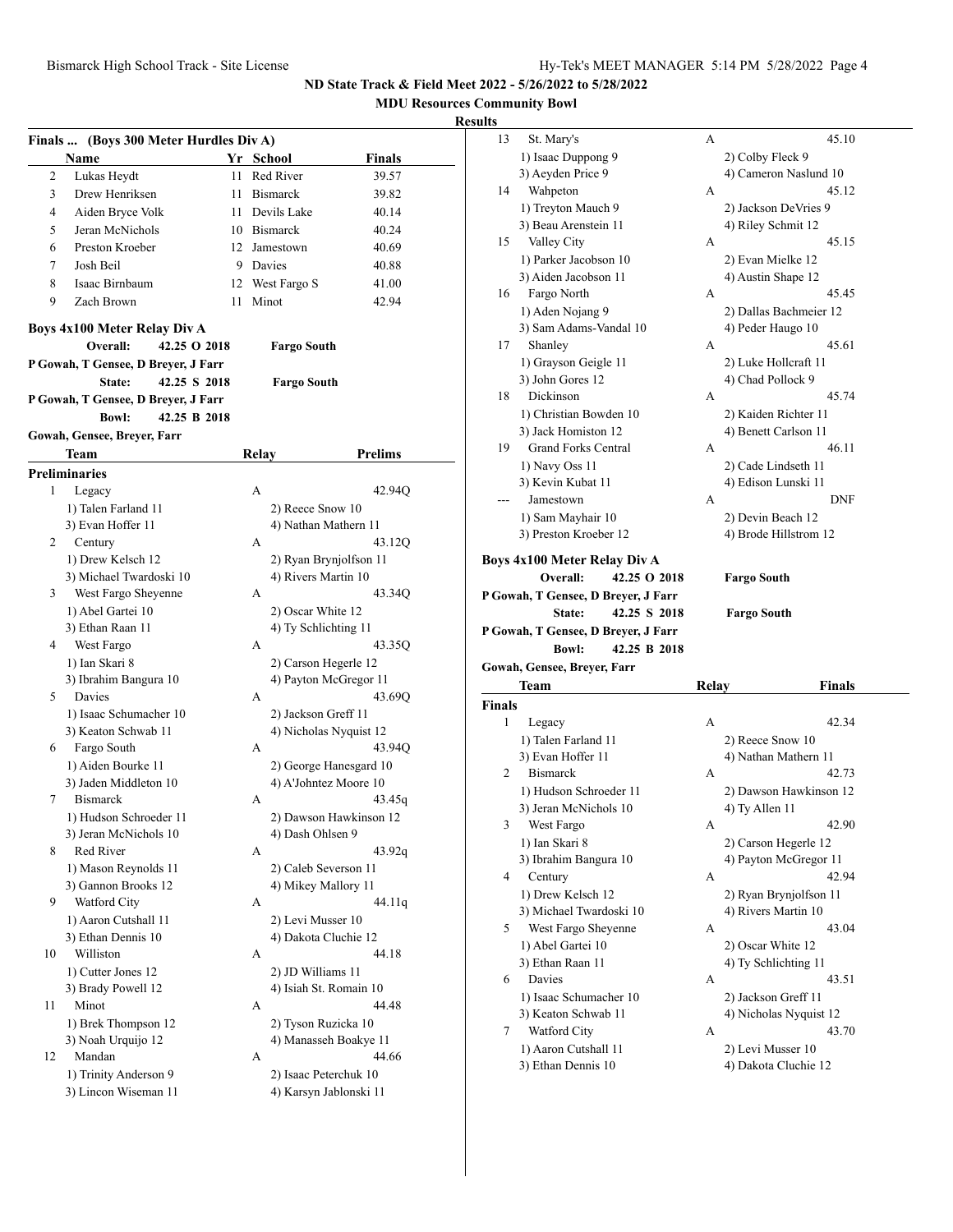## **MDU Resources Community Bowl**

# **Results**

|    | Finals  (Boys 4x100 Meter Relay Div A)   |       |                         |
|----|------------------------------------------|-------|-------------------------|
|    | Team                                     | Relay | Finals                  |
| 8  | Red River                                | А     | 44.08                   |
|    | 1) Mason Reynolds 11                     |       | 2) Caleb Severson 11    |
|    | 3) Gannon Brooks 12                      |       | 4) Mikey Mallory 11     |
| 9  | Fargo South                              | A     | 44.16                   |
|    | 1) Aiden Bourke 11                       |       | 2) George Hanesgard 10  |
|    | 3) Jaden Middleton 10                    |       | 4) A'Johntez Moore 10   |
|    |                                          |       |                         |
|    | Boys 4x200 Meter Relay Div A<br>Overall: |       |                         |
|    | 1:27.74 O 2018                           |       | <b>Bismarck Century</b> |
|    | H Wilmes, G Anderson, O Nelson, C Monger |       |                         |
|    | State:<br>1:27.74 S 2018                 |       | <b>Bismarck Century</b> |
|    | H Wilmes, G Anderson, O Nelson, C Monger |       |                         |
|    | 1:27.74 B 2018<br><b>Bowl:</b>           |       |                         |
|    | Wilmes, Anderson, Nelson, Monger         |       |                         |
|    | Team                                     | Relay | <b>Prelims</b>          |
|    | <b>Preliminaries</b>                     |       |                         |
| 1  | Fargo South                              | А     | 1:28.43Q                |
|    | 1) Aiden Bourke 11                       |       | 2) Tristan Quibell 11   |
|    | 3) Justin Zulu 10                        |       | 4) Austin Zulu 10       |
| 2  | West Fargo Sheyenne                      | А     | 1:30.00Q                |
|    | 1) Ty Schlichting 11                     |       | 2) Brady Duttenhefer 12 |
|    | 3) Ethan Raan 11                         |       | 4) Oscar White 12       |
| 3  | West Fargo                               | А     | 1:28.56Q                |
|    | 1) Ian Skari 8                           |       | 2) Carson Hegerle 12    |
|    | 3) Payton McGregor 11                    |       | 4) Parker Nelson 12     |
| 4  | Red River                                | А     | 1:31.320                |
|    | 1) Mason Reynolds 11                     |       | 2) Caleb Severson 11    |
|    | 3) Gannon Brooks 12                      |       | 4) Carter Byron 11      |
| 5  | <b>Bismarck</b>                          | А     | 1:29.82Q                |
|    | 1) Jeran McNichols 10                    |       | 2) Drew Henriksen 11    |
|    | 3) Charles Humann 12                     |       | 4) Dash Ohlsen 9        |
| 6  | Minot                                    | А     | 1:31.68Q                |
|    | 1) Brek Thompson 12                      |       | 2) Tyson Ruzicka 10     |
|    | 3) Michael George 10                     |       | 4) Jonathan Galbert 10  |
| 7  | Davies                                   | А     | 1:29.91q                |
|    | 1) Keaton Schwab 11                      |       | 2) Grant Tschosik 10    |
|    | 3) Josh Beil 9                           |       | 4) Nicholas Nyquist 12  |
| 8  | Williston                                | А     | 1:30.80q                |
|    | 1) JD Williams 11                        |       | 2) Cutter Jones 12      |
|    | 3) Brady Powell 12                       |       | 4) Isiah St. Romain 10  |
| 9  | Watford City                             | А     | 1:31.83q                |
|    | 1) Aaron Cutshall 11                     |       | 2) Levi Musser 10       |
|    | 3) Ethan Dennis 10                       |       | 4) Dakota Cluchie 12    |
| 10 | Fargo North                              | А     | 1:32.04                 |
|    | 1) Nathaniel Fritel 12                   |       |                         |
|    |                                          |       | 2) Isaiah Enger 12      |
|    | 3) Aden Nojang 9<br>Dickinson            |       | 4) Peder Haugo 10       |
| 11 |                                          | А     | 1:32.09                 |
|    | 1) Christian Bowden 10                   |       | 2) Kaiden Richter 11    |
|    | 3) Kaden Selle 12                        |       | 4) Quentin Lewis 12     |
| 12 | Mandan                                   | А     | 1:32.72                 |
|    | 1) Trinity Anderson 9                    |       | 2) Isaac Peterchuk 10   |
|    | 3) Lincon Wiseman 11                     |       | 4) Karsyn Jablonski 11  |
|    |                                          |       |                         |

|               | Community Bowl                           |       |                                               |
|---------------|------------------------------------------|-------|-----------------------------------------------|
| ults<br>13    | St. Mary's                               | A     | 1:32.98                                       |
|               | 1) Isaac Duppong 9                       |       | 2) Colby Fleck 9                              |
|               | 3) Ethan Brintnell 9                     |       | 4) Cameron Naslund 10                         |
| 14            | Century                                  | А     | 1:33.51                                       |
|               | 1) Drew Kelsch 12                        |       |                                               |
|               | 3) Rivers Martin 10                      |       | 2) Josh Berger 9<br>4) Tyler Birst 11         |
| 15            | <b>Grand Forks Central</b>               | А     | 1:35.51                                       |
|               |                                          |       |                                               |
|               | 1) Navy Oss 11                           |       | 2) Cade Lindseth 11                           |
|               | 3) Ryaan Alshami 10                      | A     | 4) Joe Williamson 12                          |
|               | Legacy                                   |       | DQ                                            |
|               | 1) Reece Snow 10                         |       | 2) Talen Farland 11                           |
|               | 3) Evan Hoffer 11                        |       | 4) Nathan Mathern 11                          |
|               | Boys 4x200 Meter Relay Div A             |       |                                               |
|               | 1:27.74 O 2018<br>Overall:               |       | <b>Bismarck Century</b>                       |
|               | H Wilmes, G Anderson, O Nelson, C Monger |       |                                               |
|               | 1:27.74 S 2018<br><b>State:</b>          |       | <b>Bismarck Century</b>                       |
|               | H Wilmes, G Anderson, O Nelson, C Monger |       |                                               |
|               | <b>Bowl:</b><br>1:27.74 B 2018           |       |                                               |
|               | Wilmes, Anderson, Nelson, Monger         |       |                                               |
|               | Team                                     | Relay | Finals                                        |
| <b>Finals</b> |                                          |       |                                               |
| 1             | Fargo South                              | А     | 1:28.09                                       |
|               | 1) Aiden Bourke 11                       |       | 2) Tristan Quibell 11                         |
|               | 3) Justin Zulu 10                        |       | 4) Austin Zulu 10                             |
| 2             | West Fargo                               | А     | 1:28.42                                       |
|               | 1) Ian Skari 8                           |       | 2) Carson Hegerle 12                          |
|               | 3) Payton McGregor 11                    |       | 4) Parker Nelson 12                           |
| 3             | West Fargo Sheyenne                      | A     | 1:29.69                                       |
|               | 1) Ty Schlichting 11                     |       | 2) Brady Duttenhefer 12                       |
|               | 3) Ethan Raan 11                         |       | 4) Oscar White 12                             |
| 4             | Davies                                   | A     | 1:29.79                                       |
|               | 1) Keaton Schwab 11                      |       | 2) Grant Tschosik 10                          |
|               | 3) Josh Beil 9                           |       | 4) Nicholas Nyquist 12                        |
| 5             | <b>Bismarck</b>                          |       | 1:29.80                                       |
|               |                                          | A     |                                               |
|               | 1) Jeran McNichols 10                    |       | 2) Drew Henriksen 11                          |
|               | 3) Charles Humann 12                     |       | 4) Dash Ohlsen 9                              |
| 6             | Williston                                | А     | 1:30.92                                       |
|               | 1) JD Williams 11                        |       | 2) Cutter Jones 12                            |
|               | 3) Brady Powell 12                       |       | 4) Isiah St. Romain 10                        |
| 7             | Watford City                             | А     | 1:31.17                                       |
|               | 1) Aaron Cutshall 11                     |       | 2) Levi Musser 10                             |
|               | 3) Ethan Dennis 10                       |       | 4) Dakota Cluchie 12                          |
| 8             | Red River                                | А     | 1:31.37                                       |
|               | 1) Mason Reynolds 11                     |       | 2) Caleb Severson 11                          |
|               | 3) Gannon Brooks 12                      |       | 4) Carter Byron 11                            |
| 9             | Minot                                    | А     | 1:31.55                                       |
|               | 1) Brek Thompson 12                      |       |                                               |
|               | 3) Michael George 10                     |       | 2) Tyson Ruzicka 10<br>4) Jonathan Galbert 10 |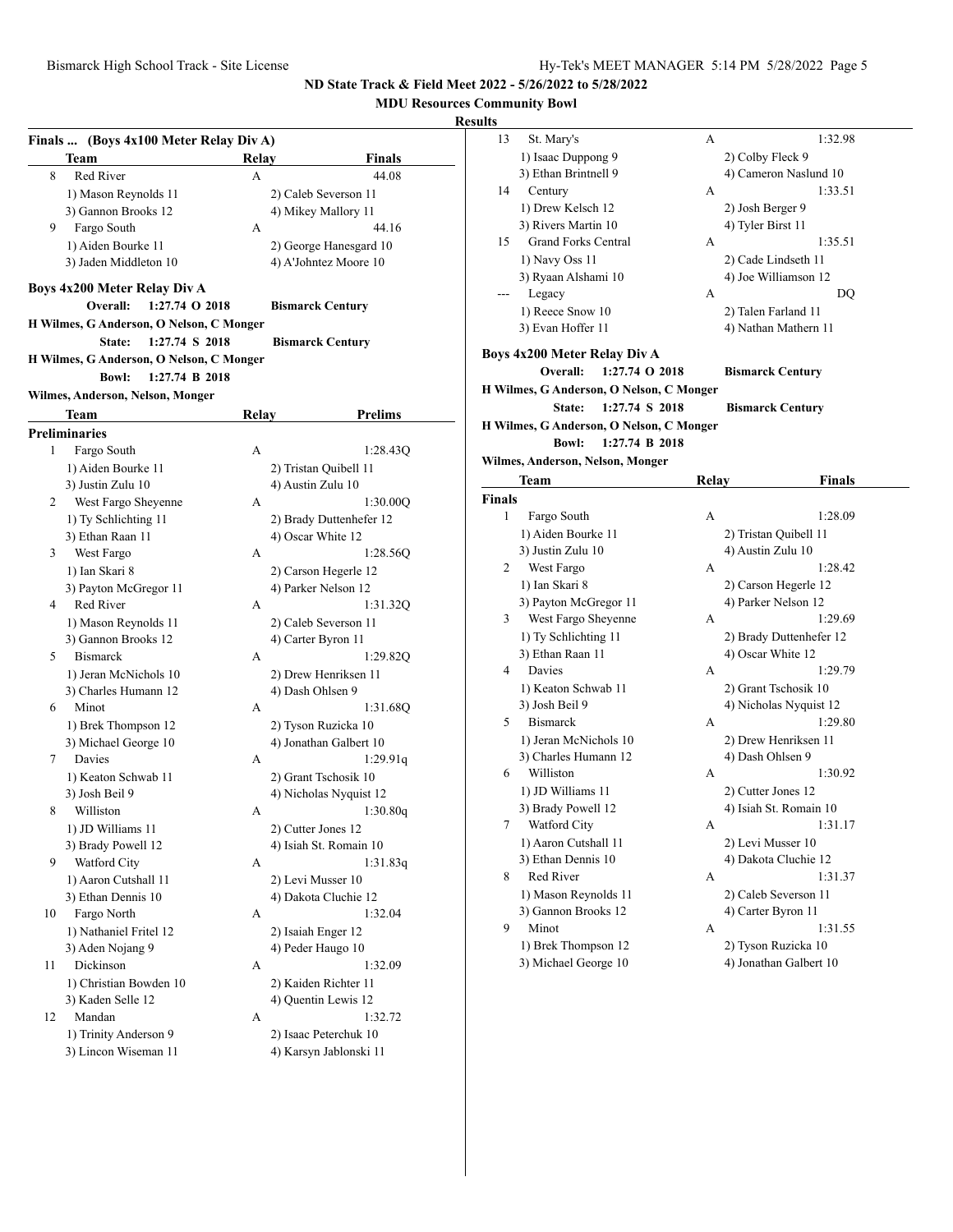**Overall: 7:54.52 O 1981 Minot**

**State: 7:54.52 S 1981 Minot**

**Joe Carlson,Ken Clark,Rob Buchholz,Jon Boughner**

**ND State Track & Field Meet 2022 - 5/26/2022 to 5/28/2022**

**MDU Resources Community Bowl**

**Results**

**Boys 4x800 Meter Relay Div A**

|               | Boys 4x400 Meter Relay Div A          |                     |   |                                         |
|---------------|---------------------------------------|---------------------|---|-----------------------------------------|
|               | Overall:                              | 3:19.12 O 5/28/2022 |   | <b>Fargo South</b>                      |
|               | J Zulu, T Quibell, A Bourke, A Zulu   |                     |   |                                         |
|               | State:                                | 3:19.12 S 5/28/2022 |   | <b>Fargo South</b>                      |
|               | J Zulu, T Quibell, A Bourke, A Zulu   |                     |   |                                         |
|               | <b>Bowl:</b>                          | 3:18.96 B 2014      |   |                                         |
|               | Neameyer, Richter, Steinwand, Jochim  |                     |   |                                         |
|               | Team                                  | Relay               |   | <b>Finals</b>                           |
| <b>Finals</b> |                                       |                     |   |                                         |
| 1             | Fargo South                           | A                   |   | 3:19.12O                                |
|               | 1) Justin Zulu 10                     |                     |   | 2) Tristan Quibell 11                   |
|               | 3) Aiden Bourke 11                    |                     |   | 4) Austin Zulu 10                       |
| 2             | Century                               | A                   |   | 3:21.72                                 |
|               | 1) Jacob Renz 12                      |                     |   | 2) Drew Kelsch 12                       |
|               | 3) Josh Berger 9                      |                     |   | 4) Chance Bowlinger 12                  |
| 3             | Williston                             |                     | A | 3:24.78                                 |
|               | 1) Isiah St. Romain 10                |                     |   | 2) Cutter Jones 12                      |
|               | 3) Fynn Krenz 11                      |                     |   | 4) Ethan Moe 11                         |
| 4             | <b>Grand Forks Central</b>            | A                   |   | 3:25.82                                 |
|               | 1) Wyatt Mutzenberger 12              |                     |   | 2) Joe Williamson 12                    |
|               | 3) Quinn Roehl 11                     |                     |   | 4) Carter Elde 12                       |
| 5             | <b>Bismarck</b>                       | A                   |   | 3:26.57                                 |
|               | 1) Charles Humann 12                  |                     |   | 2) Drew Henriksen 11                    |
|               | 3) Preston Lemar 10                   |                     |   | 4) Dawson Hawkinson 12                  |
| 6             | Davies                                | A                   |   | 3:27.08                                 |
|               | 1) Josh Beil 9                        |                     |   | 2) Drew Rempher 11                      |
|               | 3) Jaray Touray 10                    |                     |   | 4) Jordan Edwards 9                     |
| 7             | Legacy                                | A                   |   | 3:27.23                                 |
|               | 1) Chase Knoll 11                     |                     |   | 2) Cayden Kraft 10                      |
|               | 3) Dillan Heidt 10                    |                     |   | 4) Reece Snow 10                        |
| 8             | West Fargo Sheyenne                   |                     | А | 3:28.34                                 |
|               | 1) Brady Duttenhefer 12               |                     |   | 2) Matt Stiel 12                        |
|               | 3) Reece Breidenbach 11               |                     |   | 4) Deandrey Ansah 11                    |
| 9             | Minot                                 |                     | А | 3:28.66                                 |
|               | 1) Daniel Santos 12                   |                     |   | 2) Ben Lepp 12                          |
|               | 3) Grant Schaeffer 12                 |                     |   | 4) Carson Wistisen 11                   |
| 10            | St. Mary's                            | A                   |   | 3:30.67                                 |
|               | 1) Isaac Wanner 12                    |                     |   | 2) Ethan Brintnell 9                    |
|               | 3) Joseph Eberle 12                   |                     |   | 4) Isaac Felchle 12                     |
| 11            | Fargo North<br>1) Nathaniel Fritel 12 | A                   |   | 3:30.93                                 |
|               | 3) Isaiah Enger 12                    |                     |   | 2) Jeb Gossett 10<br>4) Gabe Sagvold 12 |
| 12            | Mandan                                | A                   |   | 3:31.40                                 |
|               | 1) Trinity Anderson 9                 |                     |   | 2) Josh Salagan 11                      |
|               | 3) Karsten Hegney 11                  |                     |   | 4) Lincon Wiseman 11                    |
| 13            | Red River                             | А                   |   | 3:31.92                                 |
|               | 1) Tanner Schiller 12                 |                     |   | 2) Gannon Brooks 12                     |
|               | 3) Lukas Heydt 11                     |                     |   | 4) Grant Hoffarth                       |
| 14            | West Fargo                            | А                   |   | 3:32.72                                 |
|               | 1) Hayden Pritchard 11                |                     |   | 2) Lane Dullum 12                       |
|               | 3) Ely Svenby                         |                     |   | 4) Justin Smith 12                      |
| 15            | Dickinson                             | А                   |   | 3:37.70                                 |
|               | 1) Kaden Selle 12                     |                     |   | 2) Jack Homiston 12                     |
|               | 3) Benett Carlson 11                  |                     |   | 4) Duncan Blauer 9                      |
|               |                                       |                     |   |                                         |

|               | J Carlson, K Clark, R Buchholz, J Boughner |                |    |       |                                         |                           |
|---------------|--------------------------------------------|----------------|----|-------|-----------------------------------------|---------------------------|
|               | <b>Bowl:</b>                               | 7:48.49 B 2014 |    |       |                                         |                           |
|               | Werner, Markle, Lerew, Gotta               |                |    |       |                                         |                           |
|               | Team                                       |                |    | Relay |                                         | <b>Finals</b>             |
| Finals        |                                            |                |    |       |                                         |                           |
| 1             | Williston                                  |                |    | А     |                                         | 7:57.87                   |
|               | 1) Fynn Krenz 11                           |                |    |       | 2) Charles Hardcastle 12                |                           |
|               | 3) Ivan Askim 11                           |                |    |       | 4) Ethan Moe 11                         |                           |
| 2             | West Fargo                                 |                |    | А     |                                         | 7:59.61                   |
|               | 1) Lincoln Retzlaff 12                     |                |    |       | 2) Lane Dullum 12                       |                           |
|               | 3) Justin Smith 12                         |                |    |       | 4) Parker Nelson 12                     |                           |
| 3             | Century                                    |                |    | А     |                                         | 8:01.94                   |
|               | 1) Jacob Renz 12                           |                |    |       | 2) Griffin House 12                     |                           |
|               | 3) Cyan Sorenson 11                        |                |    |       | 4) Chance Bowlinger 12                  |                           |
| 4             | Red River                                  |                |    | А     |                                         | 8:03.48                   |
|               | 1) Hunter McHenry 12                       |                |    |       | 2) Dameon Zenawick 12                   |                           |
|               | 3) Tanner Schiller 12                      |                |    |       | 4) Jonah Dafoe 11                       |                           |
| 5             | <b>Davies</b>                              |                |    | А     |                                         | 8:03.74                   |
|               |                                            |                |    |       |                                         |                           |
|               | 1) Jaray Touray 10                         |                |    |       | 2) Regan Bosch 12<br>4) Drew Rempher 11 |                           |
|               | 3) Carter Berney 12<br>Legacy              |                |    | А     |                                         | 8:10.90                   |
| 6             |                                            |                |    |       |                                         |                           |
|               | 1) Chase Knoll 11                          |                |    |       |                                         | 2) Dalton Fleckenstein 11 |
|               | 3) Ivar Martell 11<br>Minot                |                |    |       | 4) Cayden Kraft 10                      | 8:11.06                   |
| 7             |                                            |                |    | A     |                                         |                           |
|               | 1) Grant Schaeffer 12                      |                |    |       | 2) Benjamin Harris 9                    |                           |
|               | 3) Carson Wistisen 11                      |                |    |       | 4) Oscar Hultz 12                       |                           |
| 8             | <b>Bismarck</b>                            |                |    | A     |                                         | 8:14.36                   |
|               | 1) Parker Hintz 10                         |                |    |       | 2) Noah Cowley 12                       |                           |
|               | 3) Dawson Balzer 9                         |                |    |       | 4) Preston Lemar 10                     |                           |
| 9.            | Fargo North                                |                |    | A     |                                         | 8:15.16                   |
|               | 1) Braxton Middaugh 11                     |                |    |       | 2) Gabe Sagvold 12                      |                           |
|               | 3) James Lien 10                           |                |    |       | 4) Elijah Pederson 11                   |                           |
| 10            | West Fargo Sheyenne                        |                |    | А     |                                         | 8:25.15                   |
|               | 1) Isaiah Robles 10                        |                |    |       | 2) Aiden Johnson 10                     |                           |
|               | 3) Matt Stiel 12                           |                |    |       | 4) Caeden Johnson 12                    |                           |
| 11            | Devils Lake                                |                |    | А     |                                         | 8:42.02                   |
|               | 1) Brady Goss 11                           |                |    |       | 2) Adam Sobolik 9                       |                           |
|               | 3) Jacob Shomento 12                       |                |    |       | 4) Tyler Goss 11                        |                           |
| 12            | St. Mary's                                 |                |    | А     |                                         | 8:45.01                   |
|               | 1) Ethan Brintnell 9                       |                |    |       | 2) Isaac Schroeder 10                   |                           |
|               | 3) Kyle Marcotte 11                        |                |    |       | 4) Adam Eberle 10                       |                           |
|               | <b>Boys High Jump Div A</b>                |                |    |       |                                         |                           |
|               | Overall:                                   | 6-10.25 O 1999 |    |       | <b>Shawn Gabbert</b>                    |                           |
|               | State:                                     | 6-10.25 S 1999 |    |       | <b>Shawn Gabbert</b>                    |                           |
|               | <b>Bowl:</b>                               | 6-08.50 B 2021 |    |       | <b>Braden Brown</b>                     |                           |
|               | Name                                       |                | Yr |       | School                                  | <b>Finals</b>             |
|               |                                            |                |    |       |                                         |                           |
| <b>Finals</b> |                                            |                |    |       |                                         |                           |
| 1             | Ryan Brynjolfson                           |                | 11 |       | Century                                 | 6-04.00                   |
| 2             | Will Mickelson                             |                | 10 |       | Mandan                                  | 6-03.00                   |
| 3             | Angel Lopez                                |                |    |       | 10 Grand Forks                          | $J6-03.00$                |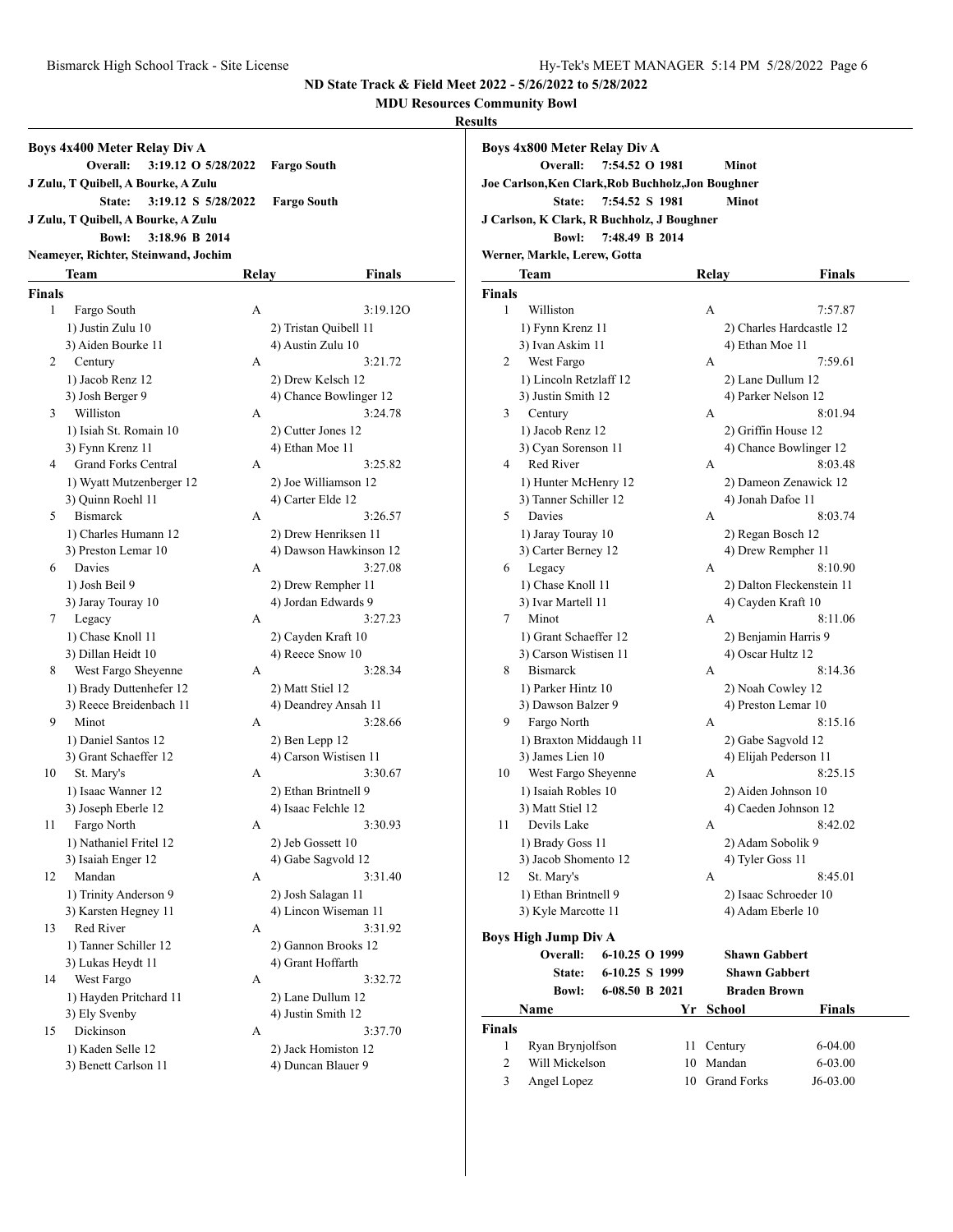**MDU Resources Community Bowl**

## **Results**

|   | <b>Name</b>          | Yr | School          | <b>Finals</b> |
|---|----------------------|----|-----------------|---------------|
| 4 | Hudsen Sheldon       | 9  | Mandan          | $6 - 02.00$   |
| 5 | Jean Irumva          | 12 | West Fargo      | $J6-00.00$    |
| 5 | Aiden Jacobson       | 11 | Valley City     | $J6-00.00$    |
| 7 | Cedric Taylor        | 10 | West Fargo      | $J6-00.00$    |
| 7 | Michael Nhial        | 12 | West Fargo S    | $J6-00.00$    |
| 9 | Ty Allen             | 11 | <b>Bismarck</b> | $5 - 10.00$   |
| 9 | Ethan Stotz          | 12 | <b>Bismarck</b> | $5 - 10.00$   |
| 9 | Darby Olson          | 11 | West Fargo S    | $5 - 10.00$   |
| 9 | Grayson Schaeffer    | 9  | Minot           | $5 - 10.00$   |
| 9 | Trey Knoke           | 9  | Fargo North     | $5 - 10.00$   |
| 9 | Kasen Baer           | 11 | West Fargo S    | $5 - 10.00$   |
| 9 | <b>Brooks Turner</b> | 11 | Century         | $5 - 10.00$   |

|                | 15-07.50 S 2021<br>State:       |    | <b>Jak Urlacher</b> |           |
|----------------|---------------------------------|----|---------------------|-----------|
|                | 15-07.50 B 2021<br><b>Bowl:</b> |    | <b>Jak Urlacher</b> |           |
|                | Name                            | Yr | School              | Finals    |
| <b>Finals</b>  |                                 |    |                     |           |
| 1              | <b>Bradley Bertsch</b>          | 12 | West Fargo S        | 14-00.00  |
| $\overline{2}$ | <b>Benett Carlson</b>           | 11 | Dickinson           | 13-09.00  |
| 3              | Adam Nychyporuk                 | 10 | Legacy              | 13-06.00  |
| 4              | Jack Homiston                   | 12 | <b>Dickinson</b>    | J13-06.00 |
| 5              | Alec Wardner                    | 12 | <b>Bismarck</b>     | 13-03.00  |
| 6              | Keaton Reinke                   | 11 | Minot               | J13-03.00 |
| 7              | Lucas Meyer                     | 11 | Century             | 13-00.00  |
| 8              | Andrew Withuski                 | 11 | Wahpeton            | J13-00.00 |
| 9              | Connor Manske                   | 10 | West Fargo S        | 12-06.00  |
| 9              | Soren Kaster                    | 11 | West Fargo S        | 12-06.00  |
| 9              | Gavin Maher                     | 12 | <b>Bismarck</b>     | 12-06.00  |
| 12             | Zack Thomasson                  | 11 | Fargo South         | 12-00.00  |
| 12             | Tristan Will                    | 11 | Legacy              | 12-00.00  |
| 12             | Patrick Rach                    | 11 | Fargo South         | 12-00.00  |
| 15             | Jonathan Nistler                | 12 | Century             | 11-06.00  |
| ---            | Michael Griffin                 | 12 | <b>Bismarck</b>     | NΗ        |

**Boys Long Jump Div A**

|        | Overall:                        | 24-06 O 1998 | Nate Keller                |                    |
|--------|---------------------------------|--------------|----------------------------|--------------------|
|        | State:                          | 24-06 S 1998 | <b>Nate Keller</b>         |                    |
|        | 23-09.50 B 2013<br><b>Bowl:</b> |              | <b>Jamie Heinen-Lugert</b> |                    |
|        | <b>Name</b>                     | Yr           | School                     | Finals             |
| Finals |                                 |              |                            |                    |
| 1      | Ryan Brynjolfson                | 11           | Century                    | $22-09.00 +0.0$    |
| 2      | Thomas Schreiner                | 10           | Davies                     | $22 - 01.25 - 1.0$ |
| 3      | <b>Brett Lacombe</b>            |              | 12 Legacy                  | $21-07.50 -0.1$    |
| 4      | Hudson Schroeder                | 11           | <b>Bismarck</b>            | $21-05.00 +0.0$    |
| 5      | Isiah St. Romain                | 10           | Williston                  | $21-04.00 +0.0$    |
| 6      | Isaac Felchle                   | 12           | St. Mary's                 | $21-03.00 +0.0$    |
| 7      | Grayson Schaeffer               | 9            | Minot                      | $21-02.25 +0.0$    |
| 8      | Ty Schlichting                  | 11           | West Fargo S               | $21-01.50 -1.8$    |
| 9      | JD Williams                     | 11           | Williston                  | $20-10.50 -0.3$    |
| 10     | Nick Hasbargen                  | 10           | Davies                     | 20-06.50 1.7       |
| 11     | Ethan Manock                    | 11           | Wahpeton                   | $20-06.00 -2.0$    |
| 11     | Aeyden Price                    | 9            | St. Mary's                 | $20-06.00 -0.1$    |

| ້   |                        |    |                 |                  |     |
|-----|------------------------|----|-----------------|------------------|-----|
| 13  | <b>Brode Hillstrom</b> | 12 | Jamestown       | $20-05.00 + 0.0$ |     |
| 14  | Anthony Brown          | 10 | Minot           | $20-04.00 -0.9$  |     |
| 15  | Nathaniel Fritel       | 12 | Fargo North     | $20-03.50 +0.0$  |     |
| 16  | Carter Byron           | 11 | Red River       | $20-02.00 -0.8$  |     |
| 17  | <b>Brek Thompson</b>   | 12 | Minot           | $20-01.00 -0.4$  |     |
| 18  | Devin Beach            | 12 | Jamestown       | $19-08.00 -0.1$  |     |
| 19  | Calin Hanson           | 12 | Williston       | $19-06.00 + 0.0$ |     |
| 20  | Kasen Baer             | 11 | West Fargo S    | $19-04.75 -1.0$  |     |
| 21  | <b>Treyton Mauch</b>   | 9  | Wahpeton        | $19-04.00 -1.4$  |     |
| 22  | Treyton Hoffert        | 10 | Fargo South     | 19-03.50 1.1     |     |
| 23  | Zach Brown             | 11 | Minot           | $19-02.00 +0.0$  |     |
| 24  | Dylan Beyl             | 11 | West Fargo S    | 19-01.50 0.8     |     |
| 25  | Divine Okorn           | 12 | Minot           | $19-01.00 -1.0$  |     |
| 26  | Noah Olson             | 10 | West Fargo S    | $19-00.00 + 0.0$ |     |
| 27  | Beau Arenstein         | 11 | Wahpeton        | 18-10.25         | 0.1 |
| 28  | Owen Thielges          | 9  | Davies          | 18-07.00 0.3     |     |
| --- | Ty Allen               | 11 | <b>Bismarck</b> | <b>FOUL</b>      |     |
|     |                        |    |                 |                  |     |

## **Boys Triple Jump Div A**

|                | Overall:              | 48-05 O 2019 |                 | Nsengiyumva Corode |               |
|----------------|-----------------------|--------------|-----------------|--------------------|---------------|
|                | State:                | 48-05 S 2019 |                 | Nsengiyumva Corode |               |
|                | <b>Bowl:</b>          | 48-05 B 2019 |                 | Nsengiyumva Corode |               |
|                | Name                  | Yr           | <b>School</b>   | Finals             |               |
| <b>Finals</b>  |                       |              |                 |                    |               |
| 1              | Golden Deebom         | 9            | Davies          | $45-04.50 +0.0$    |               |
| $\overline{c}$ | Anthony Brown         | 10           | Minot           | 44-00.00           | 2.2           |
| 3              | Ty Allen              | 11           | <b>Bismarck</b> | $43 - 10.50$       | 2.2           |
| $\overline{4}$ | Michael Nhial         | 12           | West Fargo S    | 43-09.75           | 0.3           |
| 5              | Dylan Beyl            | 11           | West Fargo S    | $42 - 11.75 + 0.0$ |               |
| 6              | Simon Haug            | 12           | Red River       | J42-10.50          | $-0.9$        |
| 7              | <b>Brett Lacombe</b>  | 12           | Legacy          | $J42-10.50$ +0.0   |               |
| 8              | Grayson Schaeffer     | 9            | Minot           | 42-10.25           | 1.2           |
| 9              | Noah Olson            | 10           | West Fargo S    | 42-09.00           | 0.3           |
| 10             | Aaron Cutshall        | 11           | Watford City    | 42-00.25           | $+0.0$        |
| 10             | Logan Miller          | 11           | Legacy          | 42-00.25           | $+0.0$        |
| 12             | Isaiah Enger          | 12           | Fargo North     | $42-00.00 + 0.0$   |               |
| 13             | Josh Salagan          | 11           | Mandan          | 41-07.75           | 0.1           |
| 14             | <b>Brek Thompson</b>  | 12           | Minot           | $41 - 07.00$       | $0.6^{\circ}$ |
| 15             | Isaiah Gaye           | 9            | Red River       | 41-06.00           | $-0.2$        |
| 16             | Zander Albers         | 12           | Legacy          | 41-04.00           | $+0.0$        |
| 17             | Kasen Baer            | 11           | West Fargo S    | 41-03.75           | $+0.0$        |
| 18             | Devin Beach           | 12           | Jamestown       | 41-03.50           | $-0.1$        |
| 19             | Darby Olson           | 11           | West Fargo S    | 41-02.00           | 0.9           |
| 20             | Jaden Middleton       | 10           | Fargo South     | 40-08.00           | $+0.0$        |
| 21             | Divine Okorn          | 12           | Minot           | 40-06.75           | $+0.0$        |
| 22             | Ayden Cermak          | 12           | Century         | $40-04.50 + 0.0$   |               |
| 23             | James Weninger        | 11           | Fargo North     | 40-01.50           | $+0.0$        |
| 24             | <b>Emanuel Spiyee</b> | 11           | Fargo South     | 39-03.25           | 0.2           |
| 25             | Aiden Zugg            | 11           | Williston       | 38-03.00           | $+0.0$        |
| 26             | A'Johntez Moore       | 10           | Fargo South     | 36-11.25           | $+0.0$        |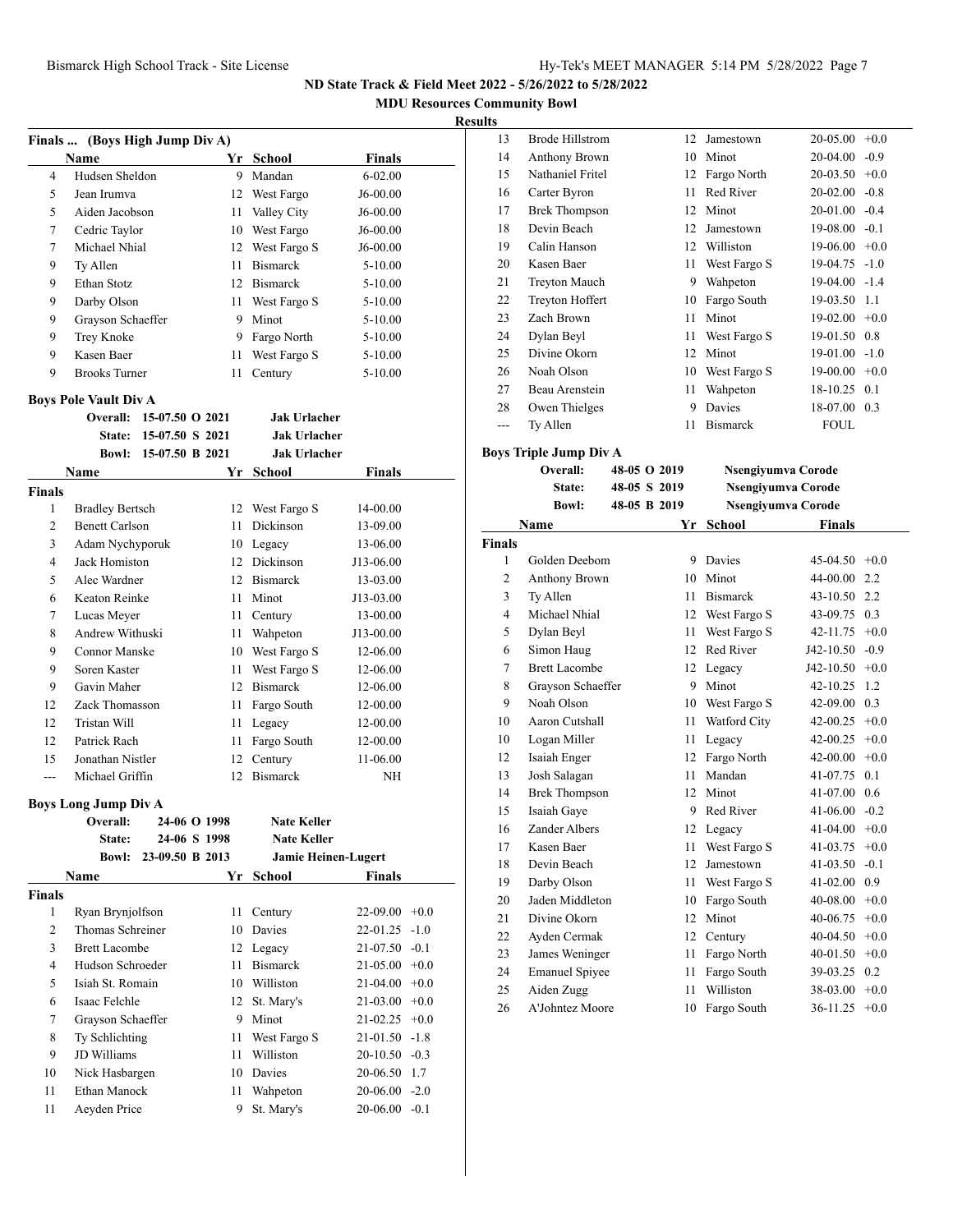**MDU Resources Community Bowl**

## **Results**

|                                | <b>Boys Shot Put Div A</b>      |                 |  |                 |                        |               |
|--------------------------------|---------------------------------|-----------------|--|-----------------|------------------------|---------------|
|                                | Overall:                        | 64-01 O 1987    |  |                 | <b>Howard Hausauer</b> |               |
|                                | State:                          | 64-01 S 1987    |  |                 | <b>Howard Hausauer</b> |               |
|                                | <b>Bowl:</b>                    | 63-06.50 B 2015 |  |                 | <b>Jon Tharaldsen</b>  |               |
|                                | Name                            |                 |  |                 | Yr School              | Finals        |
| <b>Finals</b>                  |                                 |                 |  |                 |                        |               |
| 1                              | Jacob Burckhard                 |                 |  | 11              | Century                | 55-09.00      |
| $\overline{2}$                 | Lucas Schweigert                |                 |  | 12              | Century                | 54-01.00      |
| 3                              | Joel Edland                     |                 |  | 11              | Century                | 52-04.50      |
| $\overline{4}$                 | Jaxson Walz                     |                 |  | 11 -            | Century                | 51-01.00      |
| 5                              | Thomas Allmer                   |                 |  | 12 <sup>2</sup> | Jamestown              | 50-06.00      |
| 6                              | Kaleb Vliem                     |                 |  |                 | 12 Davies              | 50-04.00      |
| 7                              | Evan Schmit                     |                 |  |                 | 10 Century             | 49-08.50      |
| 8                              | Jacob Kirkeby                   |                 |  |                 | 12 West Fargo S        | 49-07.00      |
| 9                              | Brennan Sellheim                |                 |  | 12              | West Fargo S           | 49-00.00      |
| 10                             | Eli Hayes                       |                 |  | 11              | Davies                 | 48-08.00      |
| 11                             | <b>Brackston Kemmet</b>         |                 |  |                 | 12 Legacy              | $48 - 04.00$  |
| 12                             | Jack Shaffer                    |                 |  |                 | 9 Bismarck             | 47-06.50      |
| 13                             | Logan Arason                    |                 |  |                 | 11 Red River           | 46-09.00      |
| 14                             | <b>Brennan Palmer</b>           |                 |  |                 | 11 Davies              | 43-10.00      |
| 15                             | Landon Leno                     |                 |  |                 | 11 Legacy              | 43-00.00      |
| 15                             | Justin Kerr                     |                 |  |                 | 12 Grand Forks         | 43-00.00      |
| 17                             | Vegas George                    |                 |  | 11              | Legacy                 | 42-06.50      |
| <b>Boys Discus Throw Div A</b> |                                 |                 |  |                 |                        |               |
|                                | Overall:                        | 192-08 O 2012   |  |                 | <b>Bryan Bjerk</b>     |               |
|                                | State:                          | 192-08 S 2012   |  |                 | <b>Bryan Bjerk</b>     |               |
|                                | <b>Bowl:</b>                    | 192-08 B 2012   |  |                 | <b>Bryan Bjerk</b>     |               |
|                                | <b>Name</b>                     |                 |  | Yr              | School                 | Finals        |
| <b>Finals</b>                  |                                 |                 |  |                 |                        |               |
| 1                              | Logan Arason                    |                 |  | 11              | Red River              | 170-07        |
| 2                              | <b>Ethan Manock</b>             |                 |  | 11              | Wahpeton               | 158-02        |
| 3                              | Jacob Burckhard                 |                 |  | 11 -            | Century                | 157-11        |
| $\overline{4}$                 | Thomas Allmer                   |                 |  | 12              | Jamestown              | 157-06        |
| 5                              | Jaxson Walz                     |                 |  | 11              | Century                | 153-05        |
| 6                              | <b>Brackston Kemmet</b>         |                 |  |                 | 12 Legacy              | 149-02        |
| 7                              | Lucas Schweigert                |                 |  |                 | 12 Century             | 146-07        |
| 8                              | Eli Hayes                       |                 |  | 11              | <b>Davies</b>          | 144-01        |
| 9                              | Logan Herring                   |                 |  | 12              | West Fargo             | 140-06        |
| 10                             | Taiton Axtman                   |                 |  |                 | 12 Davies              | 137-00        |
| 11                             | Jake Hettinger                  |                 |  | 11              | <b>Bismarck</b>        | 136-10        |
| 12                             | Kyan Barth                      |                 |  | 11              | Century                | 136-09        |
| 13                             | Joel Edland                     |                 |  | 11              | Century                | 125-08        |
| 14                             | Nick Kuehl                      |                 |  |                 | 10 Shanley             | 123-04        |
| 15                             | Kaleb Vliem                     |                 |  |                 | 12 Davies              | 120-00        |
| 16                             | Vegas George                    |                 |  | 11              | Legacy                 | 103-00        |
|                                | <b>Boys Javelin Throw Div A</b> |                 |  |                 |                        |               |
|                                | Overall:                        | 208-03 O 2004   |  |                 | <b>Riley Dolezal</b>   |               |
|                                | State:                          | 201-10 S 2007   |  |                 | <b>Paul Hoplin</b>     |               |
|                                | <b>Bowl:</b>                    | 212-08 B 2001   |  |                 | <b>Chad Oukrop</b>     |               |
|                                | Name                            |                 |  |                 | Yr School              | <b>Finals</b> |
|                                |                                 |                 |  |                 |                        |               |
| <b>Finals</b>                  |                                 |                 |  |                 |                        |               |
| 1                              | Ethan Manock                    |                 |  | 11              | Wahpeton               | 180-01        |
| $\overline{c}$                 | Logan Arason                    |                 |  | 11              | Red River              | 179-03        |

| s  |                       |    |                    |        |
|----|-----------------------|----|--------------------|--------|
| 3  | Eli Hayes             | 11 | Davies             | 175-10 |
| 4  | Hunter Odden          | 11 | West Fargo         | 172-08 |
| 5  | Preston Lemar         | 10 | <b>Bismarck</b>    | 167-05 |
| 6  | Aaron Grubb           |    | 12 Mandan          | 161-05 |
| 7  | Brenden Palmer        |    | 12 Mandan          | 157-02 |
| 8  | Ethan Stotz           | 12 | <b>Bismarck</b>    | 155-04 |
| 9  | <b>Bennett Burd</b>   |    | 12 Shanley         | 152-02 |
| 10 | <b>Brennan Palmer</b> | 11 | Davies             | 151-07 |
| 11 | Quinn Nelson          | 11 | Red River          | 150-09 |
| 12 | Colton Schneider      | 11 | Devils Lake        | 143-09 |
| 13 | Ethan Thomas          | 10 | <b>Grand Forks</b> | 143-07 |
| 14 | Ty Wiedrich           | 10 | Williston          | 143-01 |
| 15 | Devin Heaton          |    | 12 Legacy          | 138-07 |
| 16 | Romeo Alvarez         | 12 | Williston          | 137-05 |
| 17 | Jacob DeVries         | 12 | Wahpeton           | 123-03 |
|    |                       |    |                    |        |

|     | Women - Div A - Team Rankings - 19 Events Scored |     |
|-----|--------------------------------------------------|-----|
| 1)  | Davies                                           | 137 |
| 2)  | Century                                          | 105 |
| 3)  | Jamestown                                        | 76  |
| 4)  | West Fargo                                       | 71  |
| 5)  | Mandan                                           | 52  |
| 6)  | Fargo North                                      | 38  |
| 6)  | <b>Bismarck</b>                                  | 38  |
| 8)  | Dickinson                                        | 34  |
| 9)  | Red River                                        | 33  |
| 10) | Minot                                            | 28  |
| 11) | Legacy                                           | 24  |
| 12) | West Fargo Sheyenne                              | 23  |
| 13) | Williston                                        | 22  |
| 14) | Shanley                                          | 14  |
| 15) | St. Mary's                                       | 13  |
| 16) | Watford City                                     | 11  |
| 17) | Wahpeton                                         | 8   |
| 18) | Devils Lake                                      | 5   |
| 18) | Valley City                                      | 5   |
| 20) | Fargo South                                      | 4   |

| Women - Div B - Team Rankings - 19 Events Scored |                              |      |  |  |
|--------------------------------------------------|------------------------------|------|--|--|
|                                                  | 1) Central Cass              | 82   |  |  |
| 2)                                               | Kindred                      | 47   |  |  |
| 3)                                               | Rugby                        | 41   |  |  |
| 4)                                               | New Rockford-Sheyenne        | 40   |  |  |
| 5)                                               | Beulah                       | 38   |  |  |
| 6)                                               | Carrington                   | 37   |  |  |
| 6)                                               | Lisbon                       | 37   |  |  |
| 8)                                               | Des-Lacs Burlington/Lewis an | 30   |  |  |
| 9)                                               | Oak Grove Lutheran           | 28   |  |  |
| 10)                                              | <b>Sargent County</b>        | 25.5 |  |  |
| 11)                                              | Griggs Midkota               | 21   |  |  |
| 12)                                              | Bottineau                    | 20   |  |  |
| 13)                                              | Edgeley/Kulm                 | 17   |  |  |
| 13)                                              | Oakes                        | 17   |  |  |
| 15)                                              | Kidder County                | 15.5 |  |  |
| 16)                                              | Hatton-Northwood             | 15   |  |  |
| 16)                                              | Hillsboro/Central Valley     | 15   |  |  |
| 18)                                              | May-Port CG                  | 14   |  |  |
| 19)                                              | Langdon Area/Edmore/Munich   | 13   |  |  |
| 19)                                              | Bishop Ryan                  | 13   |  |  |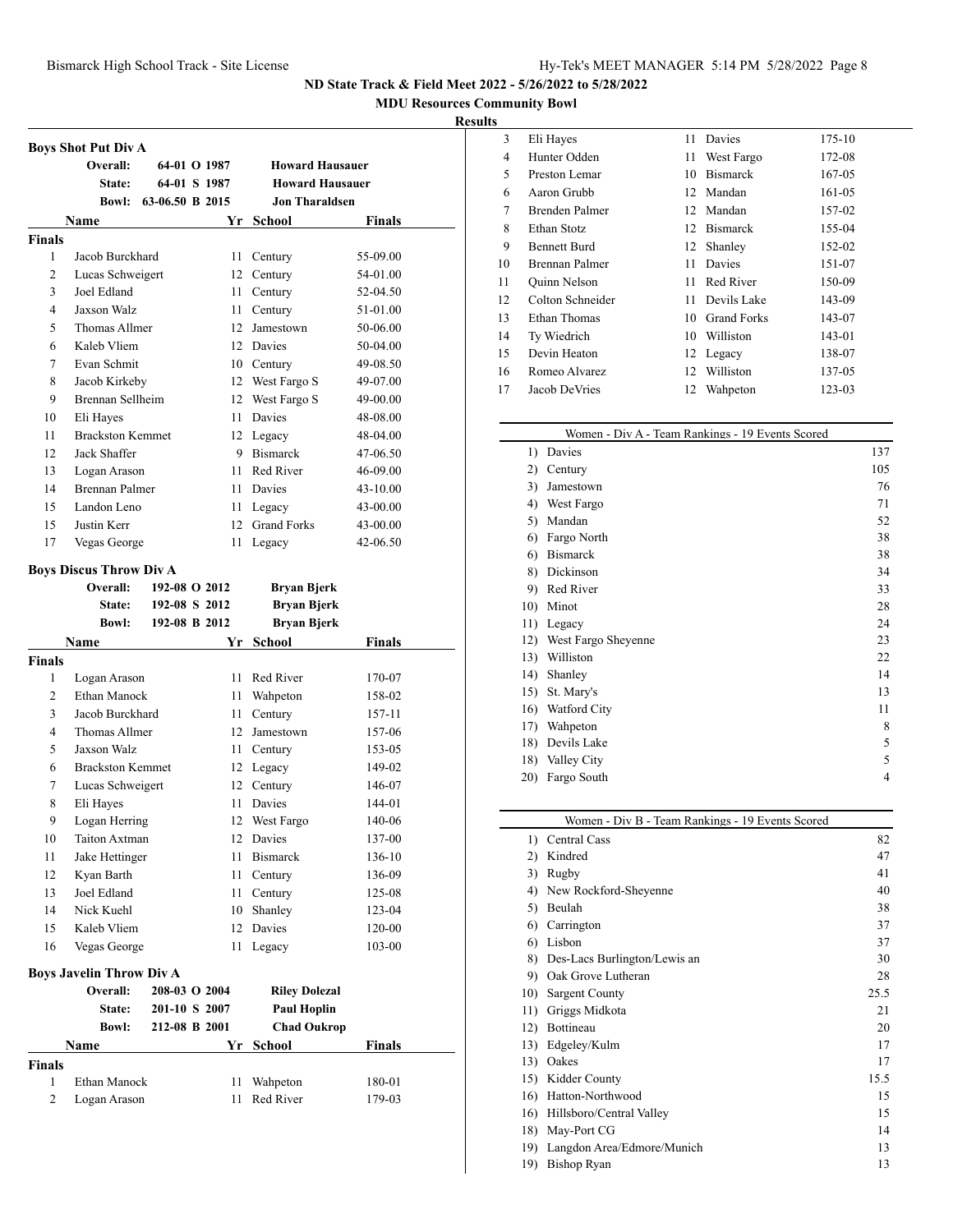## Bismarck High School Track - Site License Hy-Tek's MEET MANAGER 5:14 PM 5/28/2022 Page 9

**ND State Track & Field Meet 2022 - 5/26/2022 to 5/28/2022**

**MDU Resources Community Bowl**

## **Results**

| 19) | <b>Bowman County</b>         | 13 |
|-----|------------------------------|----|
| 19) | Central McLean               | 13 |
| 23) | Dickinson Trinity            | 12 |
| 24) | Wyndmere-Lidgerwood          | 11 |
| 24) | Southern McLean (Washburn/Wi | 11 |
| 24) | Garrison                     | 11 |
| 27) | Ellendale                    | 10 |
| 28) | Hazen                        | 9  |
| 28) | Stanley                      | 9  |
| 30) | Shiloh Christian             | 8  |

|      | 30) Velva-Drake/Anamoose         | 8              |  |
|------|----------------------------------|----------------|--|
| 30)  | <b>Benson County</b>             | 8              |  |
|      | 33) South Border (Wishek/Ashley) | 6              |  |
| 34). | LaMoure/Litch-Marion             | 5              |  |
|      | 34) North Star                   | 5              |  |
|      | 36) Northern Cass                | 4.5            |  |
| 36)  | Thompson                         | 4.5            |  |
| 38)  | Enderlin                         | 4              |  |
| 38)  | Drayton/Valley-Edinburg          | 4              |  |
| 38)  | Grafton                          | 4              |  |
| 41)  | Mott/Regent-New England          | 3              |  |
| 41)  | Trenton                          | 3              |  |
|      | 41) South Prairie – Max          | 3              |  |
| 44)  | Surrey                           | 2              |  |
| 44)  | Grant County/Flasher             | $\mathfrak{D}$ |  |
| 46)  | Linton/HMB                       |                |  |
| 46)  | Kenmare/Bowbells                 |                |  |
|      |                                  |                |  |

## Men - Div A - Team Rankings - 19 Events Scored

| 1)  | Century                    | 118            |
|-----|----------------------------|----------------|
| 2)  | <b>Bismarck</b>            | 85             |
| 3)  | West Fargo Sheyenne        | 75.5           |
| 4)  | Davies                     | 58             |
| 4)  | West Fargo                 | 58             |
| 6)  | <b>Grand Forks Central</b> | 52             |
| 7)  | Williston                  | 46             |
| 8)  | Red River                  | 44             |
| 9)  | Legacy                     | 41             |
| 10) | Fargo South                | 38             |
| 11) | Dickinson                  | 25             |
| 12) | Mandan                     | 23             |
| 13) | Wahpeton                   | 19             |
| 14) | Minot                      | 16             |
| 15) | Jamestown                  | 12             |
| 16) | Devils Lake                | $\overline{7}$ |
| 16) | St. Mary's                 | 7              |
| 18) | Shanley                    | 6              |
| 19) | Watford City               | 4              |
| 20) | Valley City                | 3.5            |
| 21) | Fargo North                | 3              |
|     |                            |                |

## Men - Div B - Team Rankings - 19 Events Scored

| Men - DIV B - Team Rankings - 19 Events Scored |                                  |       |  |  |
|------------------------------------------------|----------------------------------|-------|--|--|
| 1)                                             | Kindred                          | 124.5 |  |  |
| 2)                                             | Bowman County                    | 95    |  |  |
| 3)                                             | Harvey/Wells County              | 66    |  |  |
| 4)                                             | Central Cass                     | 59    |  |  |
| 5)                                             | Hazen                            | 56    |  |  |
| 6)                                             | Hillsboro/Central Valley         | 50    |  |  |
| 7)                                             | Dickinson Trinity                | 32    |  |  |
| 8)                                             | Beulah                           | 30    |  |  |
| 9)                                             | Lisbon                           | 28    |  |  |
|                                                | 10) New Rockford-Sheyenne        | 15    |  |  |
|                                                | 11) Des-Lacs Burlington/Lewis an | 14    |  |  |
| 12)                                            | Nelson County                    | 12    |  |  |
| 13)                                            | Carrington                       | 11    |  |  |
| 14)                                            | Southern McLean (Washburn/Wi     | 10    |  |  |
| 14)                                            | Ellendale                        | 10    |  |  |
| 16)                                            | Thompson                         | 9     |  |  |